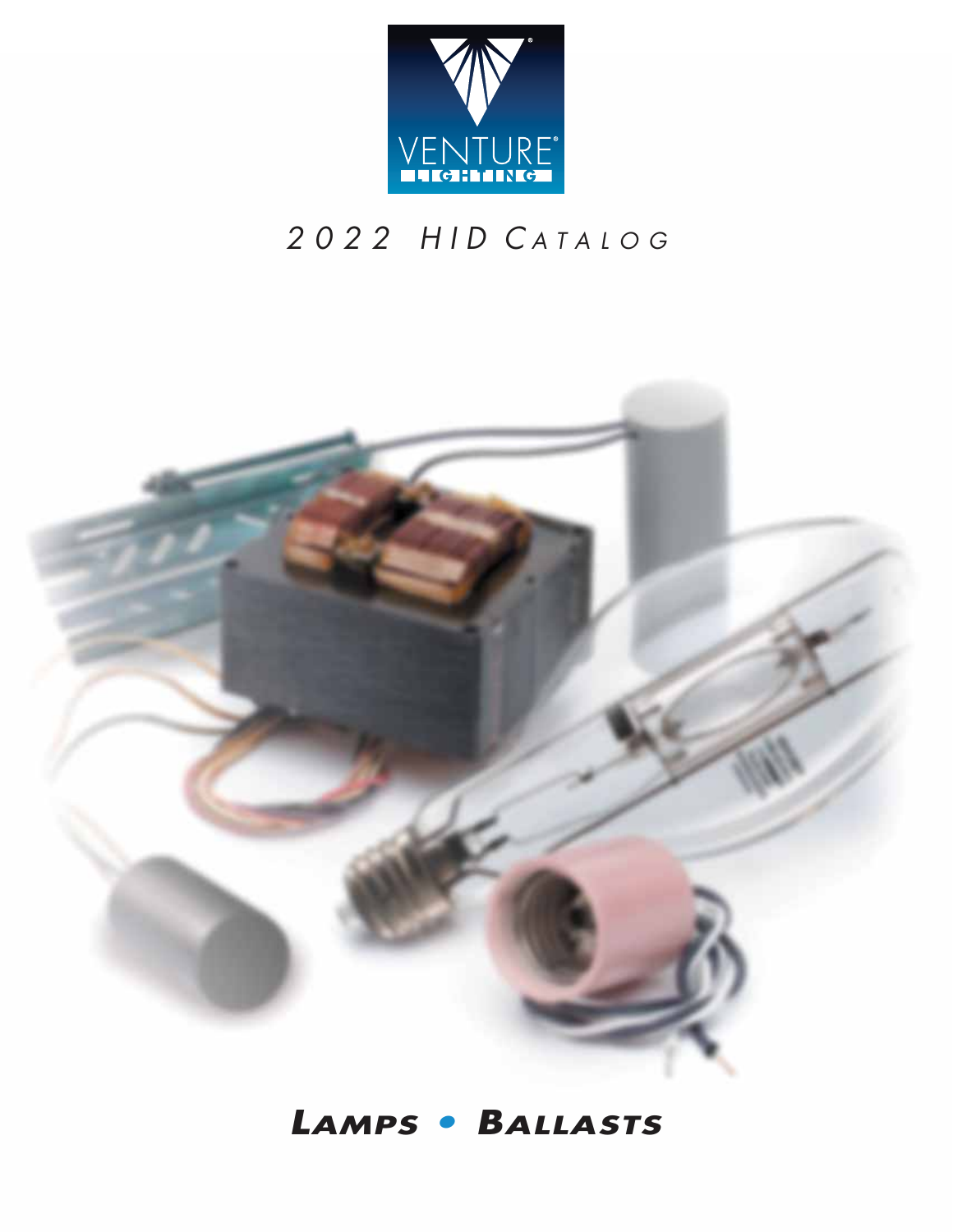# HID METAL HALIDE LAMPS

### **Pulse Start and Probe Start Lamps**

### **Open Rated Pulse Start Lamps**

|            | <b>Order</b> | Product                    |                  |              | <b>Bulb</b> | <b>Operating</b>    |       | ANSI                 | Case            |
|------------|--------------|----------------------------|------------------|--------------|-------------|---------------------|-------|----------------------|-----------------|
| Watts Code |              | <b>Description</b>         | <b>Bulb</b>      | <b>Base</b>  | Finish      | Position            | CCT   | Code                 | Pack            |
| 50         | 32100        | <b>MP 50W/U/PS</b>         | <b>EDX17</b>     | Medium (E26) | Clear       | <b>Universal</b>    | 4000K | M110/0               | 12              |
| 70         | 40389        | MP 70W/U/PS                | EDX17            | Medium (E26) | Clear       | <b>Universal</b>    | 4000K | M98/0                | 12              |
| 100        | 96770        | MP 100W/U/PS/3K            | <b>EDX17</b>     | Medium (E26) | Clear       | <b>Universal</b>    | 3200K | M90/0                | 12              |
|            | 96267        | <b>MP 100W/U/PS</b>        | <b>EDX17</b>     | Medium (E26) | Clear       | <b>Universal</b>    | 4000K | M90/0                | 12              |
|            | 22145        | MP 100W/C/U/ED28/PS/3K     | <b>ED28</b>      | Mogul (EX39) | Coated      | <b>Universal</b>    | 3200K | M90/0                | 12              |
| 125        | 25813        | MP 125W/V/ED28/PS          | <b>ED28</b>      | Mogul (EX39) | Clear       | $V_{\pm}$ 15°       | 4000K | M150/0               | 12              |
| 150        | 22455        | MP 150W/U/PS/740           | <b>EDX17</b>     | Medium (E26) | Clear       | <b>Universal</b>    | 4000K | M102/0               | 12              |
|            | 58963        | MP 150W/U/ED28/PS/740      | <b>ED28</b>      | Mogul (EX39) | Clear       | <b>Universal</b>    | 4000K | M102/0               | 12              |
| 175        | 31928        | MP 175W/C/U/PS/737         | <b>ED28</b>      | Mogul (EX39) | Coated      | <b>Universal</b>    | 3700K | M152/0               | 12              |
|            | 18717        | MP 175W/U/PS/740           | <b>ED28</b>      | Mogul (EX39) | Clear       | <b>Universal</b>    | 4000K | M152/0               | 12              |
| 200        | 44872        | MP 200W/C/V/PS/732         | <b>ED28</b>      | Mogul (EX39) | Coated      | $V_{\pm}15^{\circ}$ | 3200K | M136/0               | 12              |
|            | 22147        | MP 200W/V/PS/740           | <b>ED28</b>      | Mogul (EX39) | Clear       | $V_{\pm}$ 15°       | 4000K | M136/0               | 12              |
| 250        | 25029        | MP 250W/C/U/PS/737         | <b>ED28</b>      | Mogul (EX39) | Coated      | <b>Universal</b>    | 3700K | M153/0               | $\overline{12}$ |
|            | 25028        | MP 250W/U/PS/740           | <b>ED28</b>      | Mogul (EX39) | Clear       | <b>Universal</b>    | 4000K | M153/0               | 12              |
| 320        | 32029        | MP 320W/C/U/ED28/PS/737    | ED <sub>28</sub> | Mogul (EX39) | Coated      | <b>Universal</b>    | 3700K | M154/0               | 12              |
|            | 32028        | MP 320W/U/ED28/PS/740      | <b>ED28</b>      | Mogul (EX39) | Clear       | <b>Universal</b>    | 4000K | M154/0               | 12              |
|            | 32039        | MP 320W/C/U/ED37/PS/737    | <b>ED37</b>      | Mogul (EX39) | Coated      | <b>Universal</b>    | 3700K | M154/0               | 6               |
|            | 32037        | MP 320W/U/ED37/PS/740      | ED37             | Mogul (EX39) | Clear       | <b>Universal</b>    | 4000K | M154/0               | 6               |
| 350        | 51208        | MP 350W/H75/T15/L/PS/740   | TI <sub>5</sub>  | Mogul (EX39) | Clear       | $HOR±75^\circ$      | 4000K | M131/0               | $\overline{12}$ |
| 350/       | 18692        | MP 350W/400W/U/ED28/PS/740 | ED <sub>28</sub> | Mogul (EX39) | Clear       | <b>Universal</b>    |       | 4000K M131/0, M155/0 | 12              |
| 400        | 51352        | MP 350W/400W/C/U/PS/737    | <b>ED37</b>      | Mogul (EX39) | Coated      | <b>Universal</b>    |       | 3700K M131/0. M155/0 | 6               |
|            | 23589        | MP 350W/400W/U/PS/740      | <b>ED37</b>      | Mogul (EX39) | Clear       | <b>Universal</b>    |       | 4000K M131/0, M155/0 | 6               |
| 400        | 73189        | MP 400W/H75/T15/L/PS/740   | TI <sub>5</sub>  | Mogul (EX39) | Clear       | $HOR±75^\circ$      | 4000K | M155/0               | 12              |
|            | 45541*       | MP 400W/C/V/PS/737         | <b>ED37</b>      | Mogul (EX39) | Coated      | $V_{\pm}$ 15°       | 3700K | M155/0               | 6               |
| 450        | 65072        | MP 450W/BU/PS/740          | ED37             | Mogul (EX39) | Clear       | $BU±15^\circ$       | 4000K | M144/0               | 6               |
| 575        | 37292        | MP 575W/U/BT37/PS/740      | <b>BT37</b>      | Mogul (EX39) | Clear       | <b>Universal</b>    | 4000K | M178/0               | 6               |
| 875        | 58953        | MP 875W/BU/BT37/PS/740     | <b>BT37</b>      | Mogul (EX39) | Clear       | $BU±15^\circ$       | 4000K | M166/0               | 6               |
|            |              |                            |                  |              |             |                     |       |                      |                 |

### **Open Rated Probe Start Lamps**

| Watts | <b>Order</b><br>Code | Product<br><b>Description</b> | Bulb             | Base         | Bulb<br>Finish | <b>Operatina</b><br>Position | CCT   | ANSI<br>Code | Case<br>Pack |
|-------|----------------------|-------------------------------|------------------|--------------|----------------|------------------------------|-------|--------------|--------------|
| 250   | 27564                | <b>MPI 250W/U</b>             | ED <sub>28</sub> | Moaul (EX39) | Clear          | Universal                    | 4000K | M58/0        | ה ד          |
| 400   | 28715                | MPI 400W/U                    | <b>ED37</b>      | Mogul (EX39  | Clear          | Universal                    | 4000K | M59/0        |              |
| 1000  | 62948                | <b>MPI 1000W/BU</b>           | <b>BT56</b>      | Moaul (EX39) | Clear          | $BU±15^\circ$                | 3500K | M47/0        |              |

NOTE: \* Available while supplies last

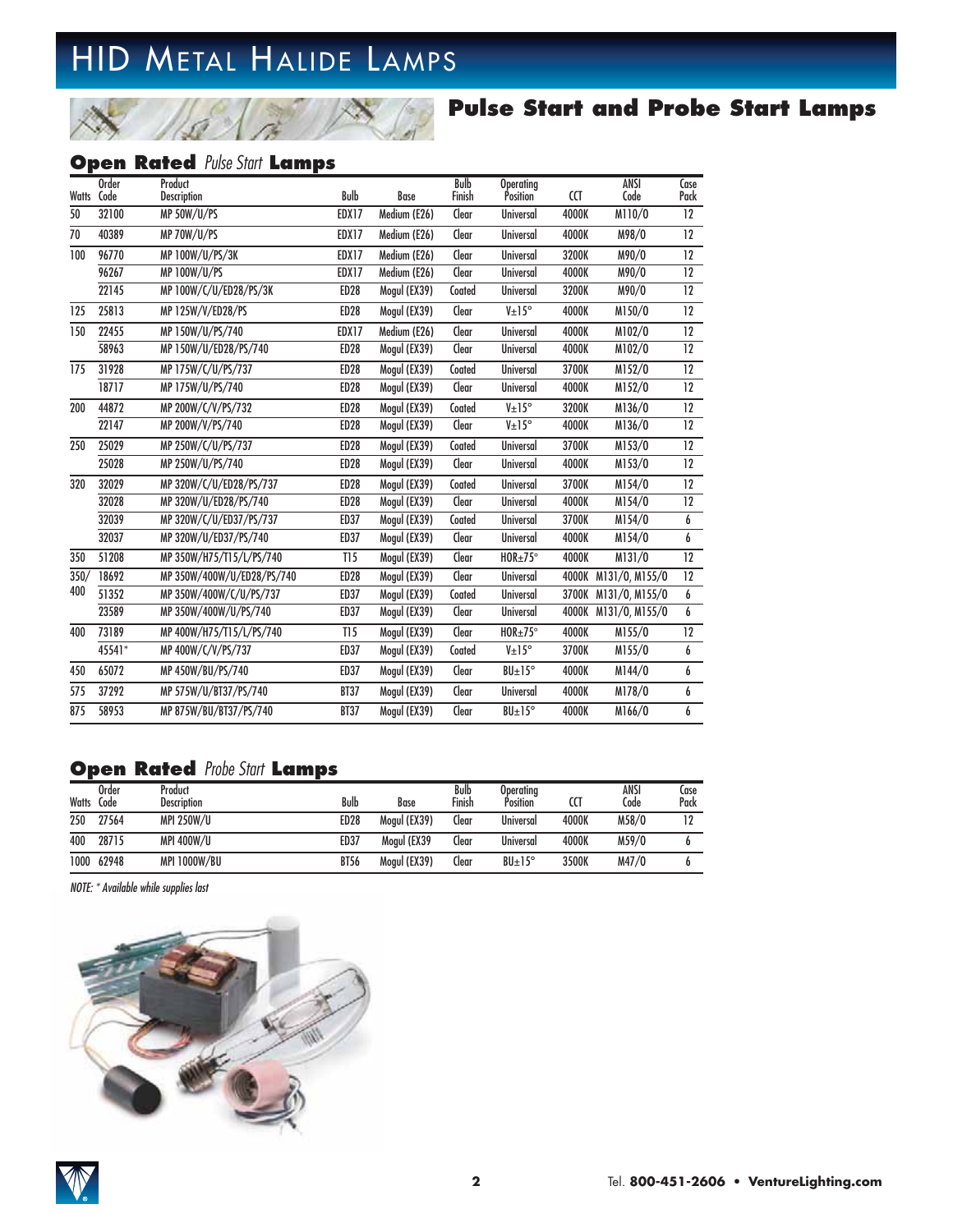# HID METAL HALIDE LAMPS

### **Pulse Start and Probe Start Lamps**

### **Enclosed Rated Pulse Start Lamps**

|            | <b>Order</b> | Product                    |                  |                   | <b>Bulb</b> | <b>Operating</b>     |            | <b>ANSI</b>          | Case            |
|------------|--------------|----------------------------|------------------|-------------------|-------------|----------------------|------------|----------------------|-----------------|
| Watts Code |              | <b>Description</b>         | Bulb             | Base              | Finish      | Position             | <b>CCT</b> | Code                 | Pack            |
| 50         | 52312        | <b>MH 50W/U/PS</b>         | ED17             | Medium (E26)      | Clear       | <b>Universal</b>     | 4000K      | M110/E               | 12              |
| 70         | 78138        | MH 70W/U/PS                | ED17             | Medium (E26)      | Clear       | <b>Universal</b>     | 4000K      | M98/E                | 12              |
|            | 16017        | MH 70W/U/ED28/PS           | <b>ED28</b>      | Mogul (E39)       | Clear       | <b>Universal</b>     | 4000K      | M98/E                | 12              |
| 100        | 27266        | <b>MH 100W/U/PS</b>        | ED17             | Medium (E26)      | Clear       | <b>Universal</b>     | 4000K      | M90/E                | $\overline{12}$ |
|            | 67868        | MH 100W/U/ED28/PS          | ED <sub>28</sub> | Mogul (E39)       | Clear       | <b>Universal</b>     | 4000K      | M90/E                | 12              |
| 150        | 99584        | MH 150W/U/PS/740           | <b>ED17</b>      | Medium (E26)      | Clear       | <b>Universal</b>     | 4000K      | M102/E               | 12              |
|            | 75418        | MH 150W/U/ED23.5/PS/740    | ED23.5           | Mogul (E39)       | Clear       | <b>Universal</b>     | 4000K      | M102/E               | 12              |
|            | 13556        | MH 150W/U/ED28/PS/740      | ED <sub>28</sub> | Mogul (E39)       | Clear       | <b>Universal</b>     | 4000K      | M102/E               | 12              |
| 175        | 16497        | MS 175W/BU/MED/PS/740      | <b>ED17</b>      | Medium (E26)      | Clear       | $BU±15^\circ$        | 4000K      | M152/E               | 12              |
|            | 29145        | MH 175W/U/PS/740           | <b>ED28</b>      | Mogul (E39)       | Clear       | <b>Universal</b>     | 4000K      | M152/E               | 12              |
| 200        | 60811        | MS 200W/BU/MED/PS/740      | ED17             | Medium (E26)      | Clear       | $BU±15^{\circ}$      | 4000K      | M136/E               | 12              |
| 250        | 57625        | MS 250W/H75/T15/PS/740     | TI <sub>5</sub>  | Mogul (E39)       | Clear       | $HOR{\pm}75^\circ$   | 4000K      | M153/E               | $\overline{12}$ |
|            | 37517        | MH 250W/U/PS/740           | <b>ED28</b>      | Mogul (E39)       | Clear       | <b>Universal</b>     | 4000K      | M153/E               | 12              |
| 320        | 57626        | MS 320W/H75/T15/S/PS/740   | TI <sub>5</sub>  | Mogul (E39)       | Clear       | $HOR±75^\circ$       | 4000K      | M154/E               | 12              |
|            | 79710        | MS 320W/H75/T15/L/PS/740   | TI <sub>5</sub>  | Mogul (E39)       | Clear       | $HOR±75^\circ$       | 4000K      | M154/E               | 12              |
|            | 12718        | MH 320W/U/ED28/PS/740      | <b>ED28</b>      | Mogul (E39)       | Clear       | <b>Universal</b>     | 4000K      | M154/E               | 12              |
|            | 41569        | MH 320W/C/U/ED37/PS/737    | <b>ED37</b>      | Mogul (E39)       | Coated      | <b>Universal</b>     | 3700K      | M154/E               | 6               |
|            | 21785        | MH 320W/U/ED37/PS/740      | <b>ED37</b>      | Mogul (E39)       | Clear       | <b>Universal</b>     | 4000K      | M154/E               | 6               |
| 350        | 60258        | MS 350W/H75/T15/S/PS/740   | TI <sub>5</sub>  | Mogul (E39)       | Clear       | $HOR{\pm}75^{\circ}$ | 4000K      | M131/E               | 12              |
|            | 93749        | MS 350W/H75/T15/L/PS/740   | T15              | Mogul (E39)       | Clear       | $HOR{\pm}75^{\circ}$ | 4000K      | M131/E               | 12              |
| 350/       | 50268        | MH 350W/400W/U/ED28/PS/740 | <b>ED28</b>      | Mogul (E39)       | Clear       | <b>Universal</b>     | 4000K      | M131/E, M155/E       | $\overline{12}$ |
| 400        | 26189        | MH 350W/400W/U/PS/740      | <b>ED37</b>      | Mogul (E39)       | Clear       | <b>Universal</b>     |            | 4000K M131/E, M155/E | 6               |
| 400        | 60260        | MS 400W/H75/T15/S/PS/740   | TI <sub>5</sub>  | Mogul (E39)       | Clear       | $HOR±75^{\circ}$     | 4000K      | M155/E               | 12              |
|            | 47815*       | MH 400W/C/U/ED28/PS/737    | ED <sub>28</sub> | Mogul (E39)       | Coated      | Universal            | 3700K      | M155/E               | 12              |
| 875        | 90195        | MH 875W/U/BT37/PS/740      | <b>BT37</b>      | Mogul (E39)       | Clear       | <b>Universal</b>     | 4000K      | M166/E               | $\overline{6}$  |
| 1000       | 49111        | MS 1000W/HOR/T25/PS/734    | T <sub>25</sub>  | Mogul POMB (EP39) | Clear       | $HOR±45^{\circ}$     | 3400K      | $\overline{M141/E}$  | 6               |
|            | 37999        | MH 1000W/U/BT37/PS/740     | <b>BT37</b>      | Mogul (E39)       | Clear       | <b>Universal</b>     | 4000K      | M141/E               | 6               |
|            | 71722*       | MS 1000W/BU/BT37/PS/740    | <b>BT37</b>      | Mogul (E39)       | Clear       | BU±15°               | 4000K      | M141/E               | 6               |
|            | 56999        | MH 1000W/U/PS/740          | <b>BT56</b>      | Mogul (E39)       | Clear       | <b>Universal</b>     | 4000K      | M141/E               | 6               |

### **Enclosed Rated** Probe Start **Lamps**

|       | Order  | Product          |                  |                   | Bulb   | <b>Operating</b> |       | ANSI  | Case    |
|-------|--------|------------------|------------------|-------------------|--------|------------------|-------|-------|---------|
| Watts | Code   | Description      | Bulb             | Base              | Finish | <b>Position</b>  | CCT   | Code  | Pack    |
| 175   | 63187  | MH 175W/C/U/MED  | ED17             | Medium (E26)      | Coated | <b>Universal</b> | 3700K | M57/E | $12 \,$ |
|       | 15556  | MH 175W/U/MED    | ED <sub>17</sub> | Medium (E26)      | Clear  | <b>Universal</b> | 4000K | M57/E | $12 \,$ |
|       | 96627  | MH 175W/C/U      | ED <sub>28</sub> | Mogul (E39)       | Coated | <b>Universal</b> | 3700K | M57/E | 12      |
|       | 88791  | <b>MH 175W/U</b> | ED <sub>28</sub> | Mogul (E39)       | Clear  | <b>Universal</b> | 4000K | M57/E | 12      |
| 250   | 33479  | MH 250W/U/T15    | TI <sub>5</sub>  | Mogul (E39)       | Clear  | <b>Universal</b> | 4000K | M58/E | 12      |
|       | 63052  | <b>MH 250W/U</b> | ED <sub>28</sub> | Mogul (E39)       | Clear  | <b>Universal</b> | 4000K | M58/E | $12 \,$ |
| 400   | 55422  | MH 400W/U/T15    | TI <sub>5</sub>  | Mogul (E39)       | Clear  | <b>Universal</b> | 4000K | M59/E | 12      |
|       | 20753  | MH 400W/C/U/ED28 | ED <sub>28</sub> | Mogul (E39)       | Coated | <b>Universal</b> | 3700K | M59/E | 12      |
|       | 57540  | MH 400W/U/ED28   | ED <sub>28</sub> | Mogul (E39)       | Clear  | <b>Universal</b> | 4000K | M59/E | 12      |
|       | 40013* | MS 400W/BU/ED28  | ED <sub>28</sub> | Mogul (E39)       | Clear  | $BU±15^\circ$    | 4000K | M59/E | 12      |
|       | 83545  | MH 400W/C/U      | ED37             | Mogul (E39)       | Coated | <b>Universal</b> | 3700K | M59/E | 6       |
|       | 18520  | <b>MH 400W/U</b> | ED37             | Mogul (E39)       | Clear  | <b>Universal</b> | 4000K | M59/E | 6       |
|       | 64648  | MS 400W/C/HOR    | ED37             | Moqul POMB (EP39) | Coated | $HOR±45^{\circ}$ | 3700K | M59/E | 6       |
| 1000  | 15332  | MH 1000W/U/BT37  | <b>BT37</b>      | Mogul (E39)       | Clear  | <b>Universal</b> | 4000K | M47/E | 6       |
|       | 13090* | MS 1000W/BU/BT37 | <b>BT37</b>      | Mogul (E39)       | Clear  | $BU±15^\circ$    | 4000K | M47/E | 6       |
|       | 72051  | MH 1000W/U       | <b>BT56</b>      | Mogul (E39)       | Clear  | <b>Universal</b> | 4000K | M47/E | 6       |

NOTE: \* Available while supplies last

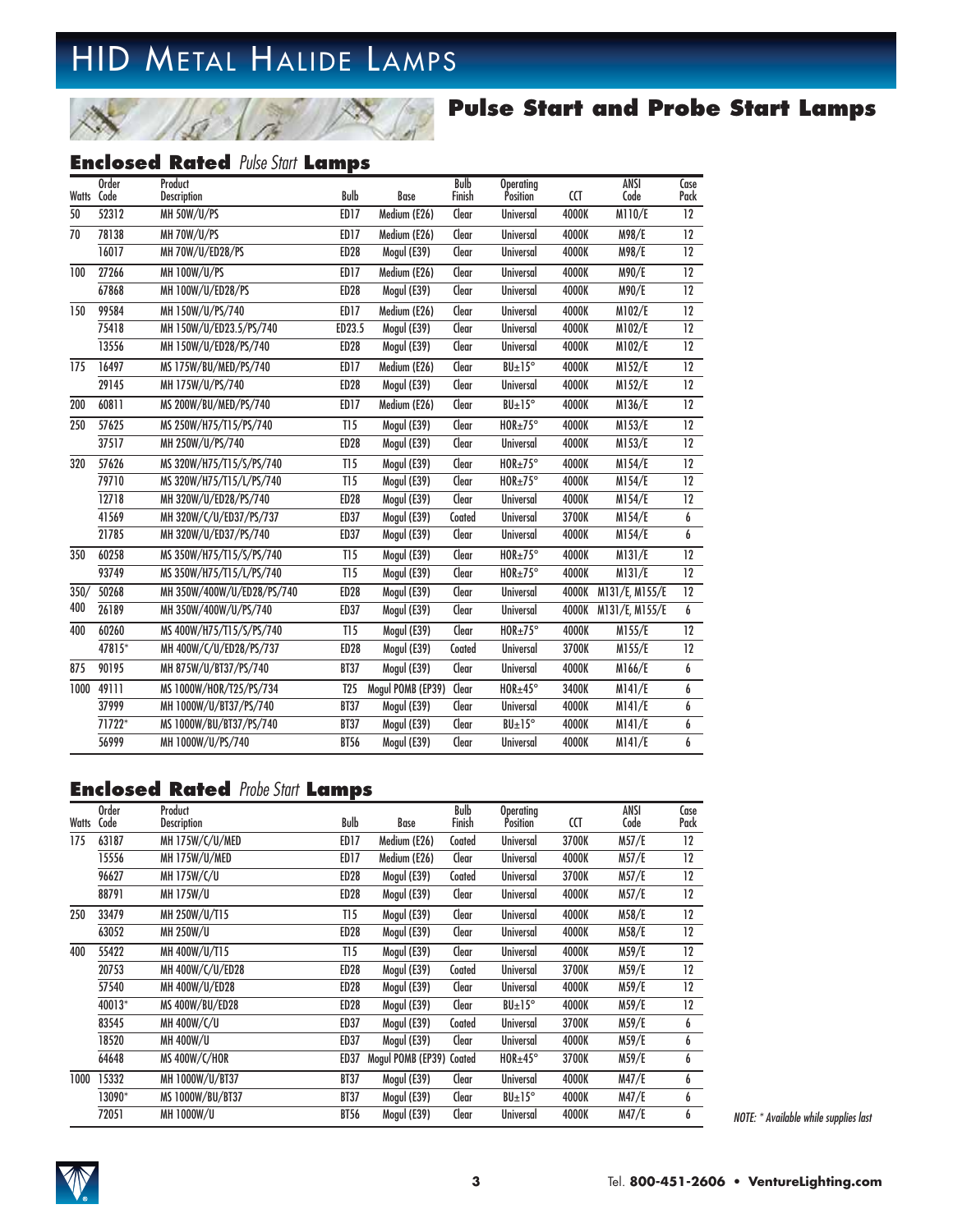# HID SPECIALIZED METAL HALIDE

### **Super Pulse Start Long Life (SPL) Lamps**

**Sports Lighting Lamps**

### **Enclosed Rated** SPL **Lamps**

| <b>Watts</b> | Order<br>Code | Product<br><b>Description</b> | Bulb             | Base         | Bulb<br>Finish | Operatina<br>Position | CCT   | ANSI<br>Code | Case<br>Pack |
|--------------|---------------|-------------------------------|------------------|--------------|----------------|-----------------------|-------|--------------|--------------|
| 100          | 21982         | MHL 100W/U/ED17/PS/740        | ED17             | Medium (E26) | Clear          | Universal             | 4000K | M90/E        | 12           |
| 125          | 93256         | MHL 125W/U/ED28/PS/740        | ED <sub>28</sub> | Mogul (E39)  | Clear          | Universal             | 4000K | M150/E       | 12           |
| 150          | 46105         | MHL 150W/U/ED28/PS/740        | ED <sub>28</sub> | Mogul (E39)  | Clear          | Universal             | 4000K | M102/E       | 12           |
| 200          | 98434         | MHL 200W/V/ED28/PS/740        | ED <sub>28</sub> | Mogul (E39)  | Clear          | $V_{\pm}$ 15°         | 4000K | M136/E       | 12           |
| 250          | 46895         | MHL 250W/V/ED28/PS/740        | ED <sub>28</sub> | Mogul (E39)  | Clear          | $V_{\pm}$ 15°         | 4000K | M153/E       | 12           |
|              | 65413         | MHL 250W/H75/ED28/PS/740      | ED <sub>28</sub> | Mogul (E39)  | Clear          | $HOR±75^\circ$        | 4000K | M153/E       | 12           |
| 320          | 20116         | MHL 320W/H75/ED28/PS/740      | ED <sub>28</sub> | Mogul (E39)  | Clear          | $HOR \pm 75^{\circ}$  | 4000K | M154/E       | 12           |
| 350          | 74625         | MHL 350W/V/BT37/PS/740        | <b>BT37</b>      | Mogul (E39)  | Clear          | $V_{\pm}$ 15°         | 4000K | M131/E       | 6            |
| 575          | 68735         | MHL 575W/BU/BT37/PS/740       | <b>BT37</b>      | Mogul (E39)  | Clear          | $BU±15^\circ$         | 4000K | M178/E       | 6            |
|              | 20897         | MHL 575W/H75/BT37/PS/740      | <b>BT37</b>      | Mogul (E39)  | Clear          | $HOR \pm 75^{\circ}$  | 4000K | M178/E       | 6            |

### **Benefits and Features**

- 40,000 hours rated life; up to twice the life of most regular Metal Halide products
- Quartz metal halide
- Excellent maintained lumens with up to 114 LPW
- Ultimate retrofit solution
- Cuts maintenance costs nearly in half, while doubling life and lumen maintenance

### **Enclosed Rated** Sports Lighting **Lamps**

| Watts | Order<br>Code | Product<br><b>Description</b> | Bulb        | Base                    | Bulb<br>Finish | Operating<br>Position | CCT   | ANSI<br>Code | Case<br>Pack |
|-------|---------------|-------------------------------|-------------|-------------------------|----------------|-----------------------|-------|--------------|--------------|
| 1000  | 62113         | MS 1000W/HOR/BT37/PS/SPORT60  | BT37        | Mogul POMB (EP39) Clear |                | $HOR±60^{\circ}$      | 3400K | M141/E       | 6            |
|       | 47503         | MS 1000W/HOR/SPORT60          | BT56        | Mogul POMB (EP39) Clear |                | $HOR±60^{\circ}$      | 3400K | M47/E        | 6            |
| 1500  | 12342         | MH 1500W/U/XL                 | <b>BT56</b> | Mogul (E39)             | Clear          | <b>Universal</b>      | 4000K | M48/E        | 6            |
|       | 18360         | <b>MH 1500W/HBU</b>           | <b>BT56</b> | Mogul (E39)             | Clear          | $BU±105^{\circ}$      | 3400K | M48/E        | 6            |
|       | 82070         | MS 1500W/HOR/XP/SPORT60       | <b>BT56</b> | Mogul POMB (EP39) Clear |                | $HOR±60^{\circ}$      | 3400K | M48/E        | 6            |
| 1650  | 16419         | MS 1650W/HOR/XP/SPORT60       | <b>BT56</b> | Mogul POMB (EP39) Clear |                | $HOR±60^{\circ}$      | 3200K | M112/E       | 6            |

### **Benefits and Features**

- Brighter High lumen output
- "Extra Life" lamp available Venture's MH 1500W/U/XL lamp has a 6000 hour rated life
- Venture's Sports 60 lamps are designed for sports lighting aiming angles
- High lumen output lamps for efficient layout designs
- Good color rendition (65-70 CRI)



### **Energy Master® Energy Saving Retrofit Lamps**

#### **Open Rated** Energy Master **Lamps** ANSI Code M59/O and M155/O 91844 MPI 330W/C/BU/EM 6D37 Moqul (EX39) Coated BU $\pm$ 15° 3700K 400W 70 6 Watts Code Order **Product Description Watts** Saved **Case** Pack Bulb Base Bulb Finish **Operating** Position CCT Mogul (EX39) **Replaces** Existing Wattage 400W 400W

|  | 91834 MPI 330W/BU/EM             |  | ED37 Mogul (EX39) Clear $BU_{\pm}15^{\circ}$ 4000K |  | 400W                                       |  |
|--|----------------------------------|--|----------------------------------------------------|--|--------------------------------------------|--|
|  |                                  |  |                                                    |  |                                            |  |
|  | Angel Belge Lucas Martin Letters |  |                                                    |  | $MICLC_{old} MLO/\Omega_{end} M1/L/\Omega$ |  |

|     |       |                                   | <b>Upen Rated Charlot Lamps</b> |              |                |                              |       | ANDI LOUB MOY/U UNU MILOO/U             |       |      |
|-----|-------|-----------------------------------|---------------------------------|--------------|----------------|------------------------------|-------|-----------------------------------------|-------|------|
|     | Order | Product<br>Watts Code Description | Bulb                            | Base         | Bulb<br>Finish | Operating<br><b>Position</b> | CCT   | Replaces<br>Existing Wattage Saved Pack | Watts | Case |
| 360 |       | 67293 MPI 360W/C/BU/EM            | <b>BT37</b>                     | Moaul (EX39) |                | Coated $BU \pm 15^{\circ}$   | 3700K | 400W                                    | 40    |      |
|     | 38029 | MPI 360W/BU/EM                    | <b>BT37</b>                     | Moaul (EX39) | Clear          | $BU±15^{\circ}$              | 4000K | 400W                                    | 40    |      |

### **Enclosed Rated** Energy Master **Lamps** ANSI Code M57/E and M107/E

| Watts | Order<br>Code | Product<br>Description | Bulb             | Base         | Bulb<br>Finish | Operatina<br><b>Position</b> | CCT   | <b>Replaces</b><br><b>Existing Wattage</b> | <b>Watts</b><br>Saved | Case<br>Pack |
|-------|---------------|------------------------|------------------|--------------|----------------|------------------------------|-------|--------------------------------------------|-----------------------|--------------|
| 150   | 44810         | MH 150W/U/EM           | ED17             | Medium (E26) | Clear          | Universal                    | 4000K | 175W                                       |                       |              |
|       | 69559         | MH 150W/U/ED28/EM      | ED <sub>28</sub> | Moaul (E39)  | Clear          | Universal                    | 4000K | 175W                                       |                       |              |

### **Benefits and Features**

- Just change the lamp not the ballast
- Save energy; Up to \$25.50 annually per lamp
- Open rated lamps available in 330W and 360W



330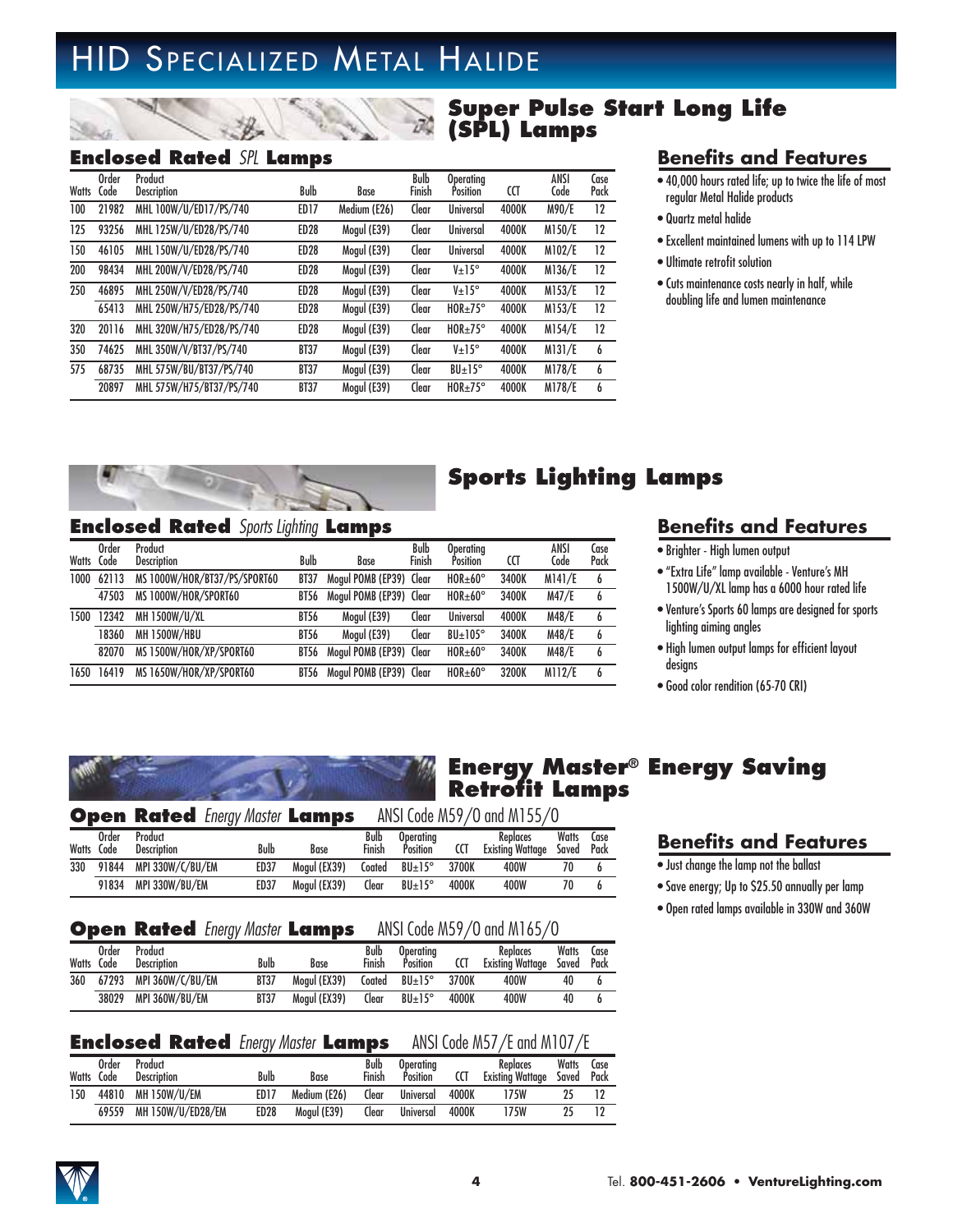# HID SPECIALIZED METAL HALIDE

### **Natural White® PS MH, 5000K, 90+ CRI Benefits**

### **Open Rated** Natural White® **Lamps**

| Watts | Order<br>Code | Product<br><b>Description</b> | Bulb             | Base         | Bulb<br>Finish | <b>Operatina</b><br>Position | CCT   | ANSI<br>Code | Case<br>Pack |
|-------|---------------|-------------------------------|------------------|--------------|----------------|------------------------------|-------|--------------|--------------|
| 175   | 95176         | MP 175W/BU/MED/PS/EM/950      | EDX17            | Medium (E26) | Clear          | $BU±15^\circ$                | 5000K | M152/0       | 12           |
| 250   | 19523         | MP 250W/BU/PS/EM/950          | ED <sub>28</sub> | Mogul (EX39) | Clear          | $BU±15^\circ$                | 5000K | M153/0       | 12           |
| 320   | 95320         | MP 320W/H75/T15/S/PS/EM/950   | T15              | Mogul (EX39) | Clear          | $HOR±75^\circ$               | 5000K | M154/0       | 12           |
|       | 95321         | MP 320W/H75/T15/L/PS/EM/950   | T15              | Mogul (EX39) | Clear          | $HOR±75^{\circ}$             | 5000K | M154/0       | 12           |
| 350   | 51628         | MP 350W/BU/PS/EM/950          | ED37             | Mogul (EX39) | Clear          | $BU±15^\circ$                | 5000K | M131/0       | 6            |
| 400   | 57129         | MP 400W/BU/PS/EM/950          | ED37             | Mogul (EX39) | Clear          | $BU±15^\circ$                | 5000K | M155/0       | 6            |
| 575   | 95575         | MP 575W/BU/BT37/PS/EM/950     | <b>BT37</b>      | Mogul (EX39) | Clear          | $BU±15^\circ$                | 5000K | M178/0       | 6            |
| 775   | 24983         | MP 775W/BU/BT37/PS/950        | <b>BT37</b>      | Mogul (EX39) | Clear          | $BU±15^{\circ}$              | 5000K | M181/0       | 6            |
|       | 24988         | MP 775W/BD/BT37/PS/950        | <b>BT37</b>      | Mogul (EX39) | Clear          | $BD \pm 15^{\circ}$          | 5000K | M181/0       | 6            |

### **Benefits and Features**

- Crisp, bright light with 5000K CCT and 90+ CRI
- 90% maintained lumens (0.90 LLD)
- 14% Perceivable brighter light
- Extreme long life at 26,000 40,000 hours

### **Enclosed Rated** Natural White® **Lamps**

| Watts | Order<br>Code | Product<br><b>Description</b> | Bulb        | Base        | Bulb<br>Finish | <b>Operatina</b><br>Position | ٢ſ    | ANSI<br>Code  | Lase<br>Pack |
|-------|---------------|-------------------------------|-------------|-------------|----------------|------------------------------|-------|---------------|--------------|
| 575   | 95577         | MS 575W/H75/BT37/PS/EM/950    | <b>BT37</b> | Moaul (E39) | <b>Clear</b>   | $HOR{\pm}75^{\circ}$         | 5000K | <b>M178/E</b> |              |
| 775   | 24999         | MS 775W/H75/BT37/PS/950       | <b>BT37</b> | Moaul (E39) | Clear          | $HOR±75^{\circ}$             | 5000K | M181/E        |              |

### **White-Lux® Metal Halide Retrofit HPS Lamps**

### **Open Rated** White-Lux® **Lamps**

| Watts | Order<br>Code | Product<br><b>Description</b> | Bulb             | <b>Base</b>  | Bulb<br>Finish | Operatina<br>Position | ແ     | ANSI<br>Code | Case<br>Pack |
|-------|---------------|-------------------------------|------------------|--------------|----------------|-----------------------|-------|--------------|--------------|
| 250   | 24785         | MPI 250W/BU/LU                | ED <sub>28</sub> | Mogul (EX39) | Clear          | $BU±15^\circ$         | 4000K | \$50/0       |              |
| 400   | 10044         | MPI 400W/BU/LU                | ED37             | Mogul (EX39) | Clear          | $BU±15^\circ$         | 4000K | \$51/0       |              |

### **Enclosed Rated** White-Lux® **Lamps**

| Watts | Order<br>Code | Product<br><b>Description</b> | Bulb             | Base        | Bulb<br>Finish | <b>Operating</b><br>Position | <b>CCT</b> | ANSI<br>Code | Case<br>Pack |
|-------|---------------|-------------------------------|------------------|-------------|----------------|------------------------------|------------|--------------|--------------|
| 250   | 91051         | MH 250W/U/LU                  | ED <sub>28</sub> | Moaul (E39) | Clear          | Universal                    | 4000K      | S50/E        | 12           |
| 400   | 59441         | MH 400W/U/LU/ED28             | ED <sub>28</sub> | Moaul (E39) | Clear          | <b>Universal</b>             | 4000K      | S51/E        | 12           |
|       | 52134         | MH 400W/U/LU                  | ED37             | Moaul (E39) | Clear          | <b>Universal</b>             | 4000K      | S51/E        |              |

### **Benefits and Features**

- Replace yellow HPS lamps with white MH lamps
- Just change the lamp not the ballast
- Electrical and photometric compatibility with HPS systems
- Clear and coated outer jacket options



### **Enclosed Rated** Double Ended **Lamps**

| Watts | <b>Order</b><br>Code | Product<br><b>Description</b> | Bulb           | <b>Base</b>            | Bulb<br>Finish | <b>Operatina</b><br><b>Position</b> | CCT   | ANSI<br>Code | Case<br>Pack |
|-------|----------------------|-------------------------------|----------------|------------------------|----------------|-------------------------------------|-------|--------------|--------------|
| 70    | 16786                | MH-DE 70W/UVS/3K              | T6             | RSC (R7s)              | Clear          | $HOR±45^{\circ}$                    | 3000K | M85/E        | 25           |
|       | 60248                | MH-DE 70W/UVS/4K              | T6             | RSC (R7s)              | Clear          | $HOR±45^{\circ}$                    | 4200K | M85/E        | 25           |
|       | 79470                | MH-DE 70W/UVS/FS/6K           | T6             | RSC (R7s)              | Clear          | $HOR+45^{\circ}$                    | 6500K | M85/E        | 25           |
| 150   | 11295                | MH-DE 150W/UVS/3K             | T7             | RSC (R7s)              | Clear          | $HOR±45^\circ$                      | 3000K | M81/E        | 25           |
|       | 74756                | <b>MH-DE 150W/UVS/4K</b>      | T7             | RSC (R7s)              | Clear          | $HOR±45^\circ$                      | 4200K | M81/E        | 25           |
|       | 29963                | MH-DE 150W/UVS/FS/6K          | T7             | RSC (R7s)              | Clear          | $HOR+45^{\circ}$                    | 6500K | M81/E        | 25           |
| 250   | 84727                | MH-DE 250W/UVS/3K/FC2         | T8             | Fc <sub>2</sub>        | Clear          | $HOR+45^{\circ}$                    | 3000K | M80/E        | 25           |
|       | 72748                | MH-DE 250W/UVS/4K/FC2         | T8             | Fc2                    | Clear          | $HOR±45^\circ$                      | 4200K | M80/E        | 25           |
| 1000  | 22417                | <b>MBIL S 1000W</b>           | T <sub>5</sub> | RSC (Rx7s)             | Frosted        | $HOR \pm 15^{\circ}$                | 5200K | M<br>/F      | 6            |
| 1500  | 22151                | <b>MBIL S 1500W</b>           | T7             | RSC (Rx7s)             | Frosted        | $HOR±15^{\circ}$                    | 5200K | M133/F       | 6            |
|       | 22528                | MH-DE 1500W/T8/F              | T8             | <b>Spade Connector</b> | N/A            | $HOR + 15^{\circ}$                  | 4200K | M133/F       | $\mathbf{2}$ |
| 2000  | 22132                | <b>MBIL S 2000W</b>           | T8             | <b>Contact Factory</b> | Frosted        | $HOR±15^\circ$                      | 5200K | M134/F       | 2            |

## **Double Ended Metal Halide Lamps**

### **Benefits and Features**

- Available in 70W 250W and 1000W 2000W
- Low wattage lamps have compact configuration which provides excellent optical control in smaller fixture designs
- High wattage lamps are used for large area floodlighting and sports lighting applications

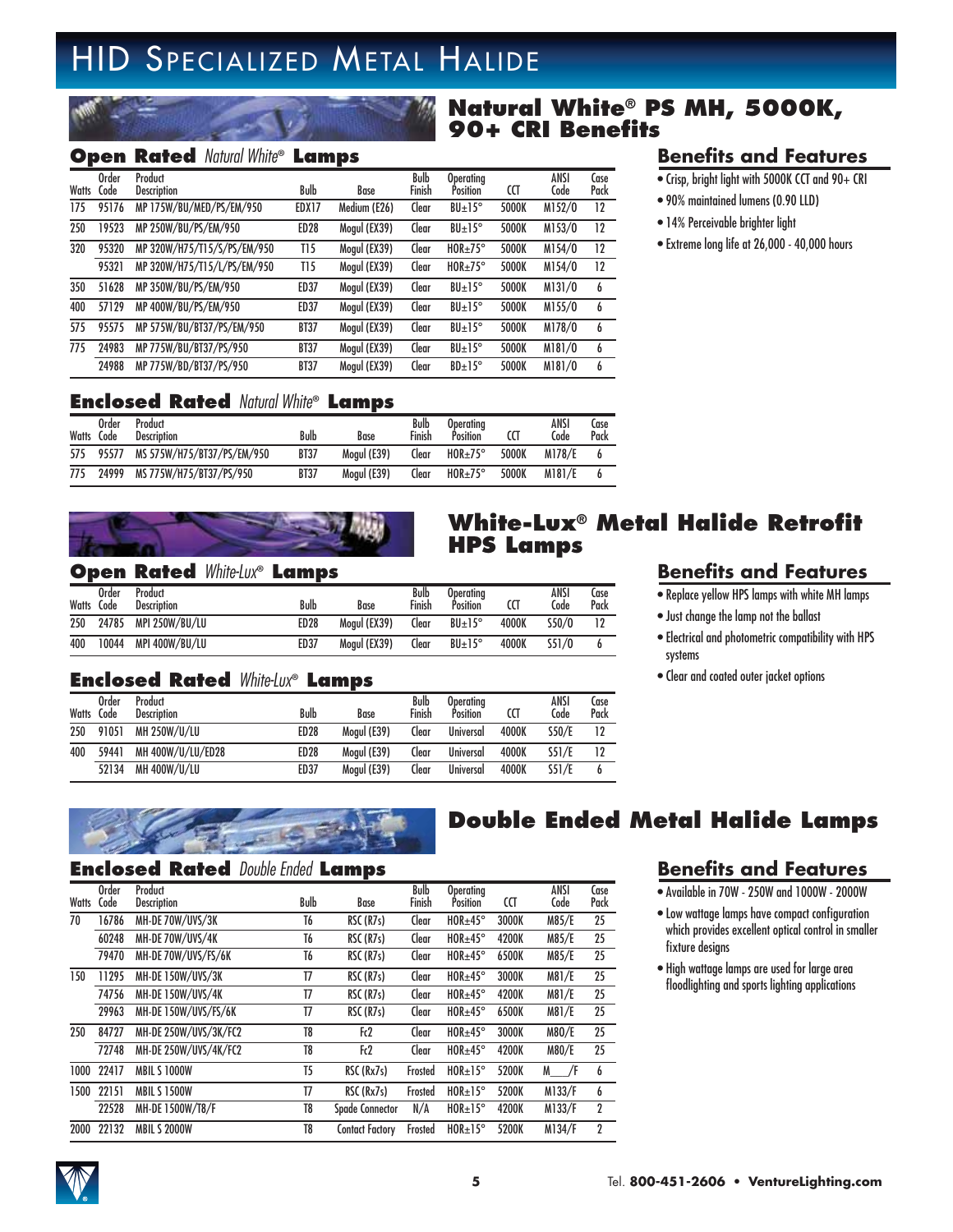# HID HIGH PRESSURE SODIUM LAMPS

 $1/7$ 

s

### **High Pressure Sodium Lamps**

### **Enclosed Rated** High Pressure Sodium **Lamps**

|       | <b>Order</b> | Product            |                  |              | Bulb   | Operating        |       | ANSI       | Case    |
|-------|--------------|--------------------|------------------|--------------|--------|------------------|-------|------------|---------|
| Watts | Code         | <b>Description</b> | Bulb             | Base         | Finish | Position         | CCT   | Code       | Pack    |
| 50    | 23002        | LU50/MED/ECO       | E17              | Medium (E26) | Clear  | <b>Universal</b> | 2100K | S68        | $12 \,$ |
|       | 23010        | LU50               | E23.5            | Mogul (E39)  | Clear  | <b>Universal</b> | 2100K | S68        | 12      |
| 70    | 23004        | LU70/MED/ECO       | E17              | Medium (E26) | Clear  | <b>Universal</b> | 2100K | S62        | 12      |
|       | 23005        | LU70/D/MED         | E17              | Medium (E26) | Coated | <b>Universal</b> | 2100K | S62        | 12      |
|       | 23012        | LU70/ECO           | E23.5            | Mogul (E39)  | Clear  | <b>Universal</b> | 2100K | S62        | $12 \,$ |
| 100   | 23006        | LU100/MED/ECO      | E17              | Medium (E26) | Clear  | <b>Universal</b> | 2100K | <b>S54</b> | 12      |
|       | 23007        | LU100/D/MED        | E17              | Medium (E26) | Coated | <b>Universal</b> | 2100K | S54        | $12 \,$ |
|       | 23014        | LU100/ECO          | E23.5            | Mogul (E39)  | Clear  | <b>Universal</b> | 2100K | S54        | 12      |
| 150   | 23008        | LU150/55/MED/ECO   | E17              | Medium (E26) | Clear  | <b>Universal</b> | 2100K | S55        | 12      |
|       | 23016        | LU150/55/ECO       | E23.5            | Mogul (E39)  | Clear  | <b>Universal</b> | 2100K | S55        | 12      |
| 250   | 23019        | LU250/ECO          | ED <sub>18</sub> | Mogul (E39)  | Clear  | <b>Universal</b> | 2100K | <b>S50</b> | 36      |
| 400   | 23022        | LU400/ECO          | ED <sub>18</sub> | Mogul (E39)  | Clear  | <b>Universal</b> | 2100K | <b>S51</b> | 36      |
| 1000  | 23025        | LU1000/ECO         | ED <sub>25</sub> | Mogul (E39)  | Clear  | <b>Universal</b> | 2100K | S52        | 12      |



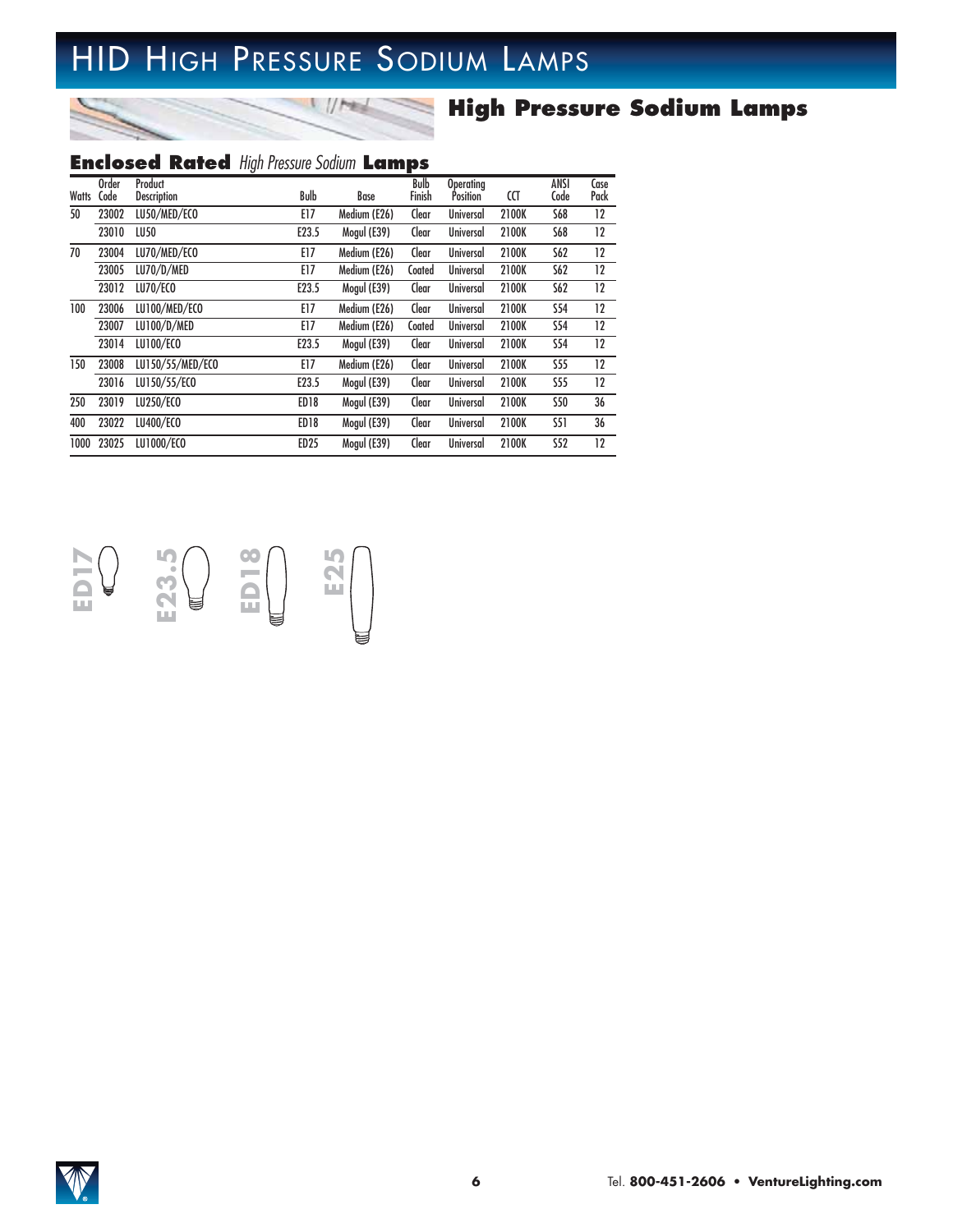# HID BALLAST KITS, CAPS AND IGNITORS



### **Metal Halide**Standard and Pulse Start **Ballasts Kits**

|              | Order             | Product                     |                     | ANSI |      |
|--------------|-------------------|-----------------------------|---------------------|------|------|
| <b>Watts</b> | Code              | Description                 | Voltage (60Hz)      | Code | Core |
| 70           | <b>V90D5833K</b>  | <b>70W PSMH QUAD HX</b>     | 120/208/240/277     | M98  | 3X4  |
| 100          | V90D5932K         | <b>100W PSMH QUAD HX</b>    | 120/208/240/277     | M90  | 3X4  |
| 125          | <b>V90J8811K</b>  | <b>125W PSMH TRI CWA</b>    | 120/277/347         | M150 | 3X4  |
| 150          | V90D7130K         | <b>150W PSMH QUAD HX</b>    | 120/208/240/277     | M102 | 3X4  |
| 175          | V90D6112K         | 175W/MH QUAD CWA            | 120/208/240/277     | M57  | 3X4  |
|              | V90J6112K         | 175W/MH TRI CWA             | 120/277/347         | M57  | 4X4  |
| 250          | V90D6215K         | 250W MH QUAD CWA            | 120/208/240/277     | M58  | 4X4  |
|              | V90J6215K         | 250W MH TRI CWA             | 120/277/347         | M58  | 4X4  |
|              | V90D8411K         | <b>250W PSMH QUAD CWA</b>   | 120/208/240/277     | M153 | 4X4  |
|              | V90D8412K         | <b>250W PSMH QUAD CWA</b>   | 120/208/240/277     | M153 | 4X4  |
| 320          | V90D7413K         | <b>320W PSMH QUAD CWA</b>   | 120/208/240/277     | M154 | 4X4  |
| 350          | V90D7513K         | 350W PSMH QUAD CWA          | 120/208/240/277     | M131 | 4X4  |
| 400          | <b>V90AM6411K</b> | <b>400W MH QUINT CWA</b>    | 120/208/240/277/480 | M59  | 4X4  |
|              | V90J6414K         | 400W MH TRI CWA             | 120/277/347         | M59  | 4X4  |
|              | <b>V90AM7610K</b> | <b>400W PSMH QUINT CWA</b>  | 120/208/240/277/480 | M155 | 4X4  |
|              | V90D7613K         | 400W PSMH QUAD CWA          | 120/208/240/277     | M155 | 4X4  |
|              | V90J7612K         | <b>400W PSMH TRI CWA</b>    | 120/277/347         | M155 | 4X4  |
| 450          | <b>V90J8511K</b>  | <b>450W PSMH TRI CWA</b>    | 120/277/347         | M144 | 4X4  |
| 575          | <b>V90AM5510K</b> | <b>575W PSMH QUINT CWA</b>  | 120/208/240/277/480 | M178 | 4X4  |
|              | <b>V90D5510K</b>  | 575W PSMH QUAD CWA          | 120/208/240/277     | M178 | 4X4  |
|              | V90D5530K         | 575W PSMH QUAD HX           | 120/208/240/277     | M178 | 4X4  |
| 1000         | <b>V90AM6514K</b> | <b>1000W MH QUINT CWA</b>   | 120/208/240/277/480 | M47  | 4X6  |
|              | V90J6517K         | <b>1000W MH TRI CWA</b>     | 120/277/347         | M47  | 4X6  |
|              | <b>V90AM7810K</b> | <b>1000W PSMH QUINT CWA</b> | 120/208/240/277/480 | M141 | 4X6  |
| 1500         | V90D6612K         | <b>1500W MH QUAD CWA</b>    | 120/208/240/277     | M48  | 4X6  |

Notes: All ballast kits are sold individually boxed and include prewired capacitor & ignitor (when required) plus universal mounting brackets

### **HPS Ballast Kits**

| <b>Watts</b> | <b>Order</b><br>Code | Product<br><b>Description</b> | Voltage (60Hz)      | ANSI<br>Code | Core |
|--------------|----------------------|-------------------------------|---------------------|--------------|------|
| 70           | V90D1233K            | 70W HPS QUAD HX               | 120/208/240/277     | <b>S62</b>   | 3X4  |
| 100          | V90B1322Ki           | <b>100W HPS 120 RCTR</b>      | 120                 | <b>S54</b>   | E&I  |
|              | V90D1333K            | <b>100W HPS QUAD HX</b>       | 120/208/240/277     | <b>S54</b>   | 3X4  |
| 150          | V90D1435K            | <b>150W HPS QUAD HX</b>       | 120/208/240/277     | <b>S55</b>   | 3X4  |
|              | V90J1434K            | <b>150W HPS TRI HX</b>        | 120/277/347         | <b>S55</b>   | 3X4  |
| 250          | V90AM1710K           | <b>250W HPS QUINT CWA</b>     | 120/208/240/277/480 | <b>S50</b>   | 4X4  |
|              | <b>V90J1711K</b>     | 250W HPS TRI CWA              | 120/277/347         | S50          | 4X4  |
| 400          | V90AM1910K           | 400W HPS QUINT CWA            | 120/208/240/277/480 | <b>S51</b>   | 4X4  |
|              | V90J1911K            | 400W HPS TRI CWA              | 120/277/347         | <b>S51</b>   | 4X4  |

### **Capacitors**

| <b>Product Code</b> | Type     | Micro-Farads | VAC |
|---------------------|----------|--------------|-----|
| ACG033              | Dry Film | 6            | 330 |
| ACG310              | Dry Film | 8            | 280 |
| ACG279              | Dry Film | 10           | 400 |
| ACG321              | Dry Film | 12           | 330 |
| ACG277              | Dry Film | 15           | 400 |
| ACG301              | Dry Film | 16           | 330 |
| <b>ACB3270V</b>     | Oil Cap  | 22           | 525 |
| <b>ACG247</b>       | Dry Film | 24           | 400 |
| <b>ACB220OV</b>     | Oil Cap  | 24           | 480 |
| <b>ACG278</b>       | Dry Film | 26           | 400 |
| <b>ACB264OV</b>     | Oil Cap  | 26           | 525 |
| <b>ACB256OV</b>     | Oil Cap  | 32           | 525 |
| ACG255              | Dry Film | 55           | 300 |

### **Replacement Ignitors**

| Product<br>Code | Product<br><b>Description</b> |
|-----------------|-------------------------------|
| BVS004A         | 35-150W HPS REACTOR           |
| BVS005A         | 200-430W HPS                  |
| BVS006A         | 35-150W HPS                   |
| <b>BVS020</b>   | 875-1000W HPS/PSMH            |
| <b>BVS032</b>   | Low Watt PSMH HX              |
| <b>BVS041</b>   | Mid Watt PSMH CWA             |

### **Replacement Sockets**

Standard medium and mogul enclosed-rated (E26, E39), open-rated (EX26, EX39), and position oriented mogul (EP39) bases are available. Contact Venture Lighting for more information



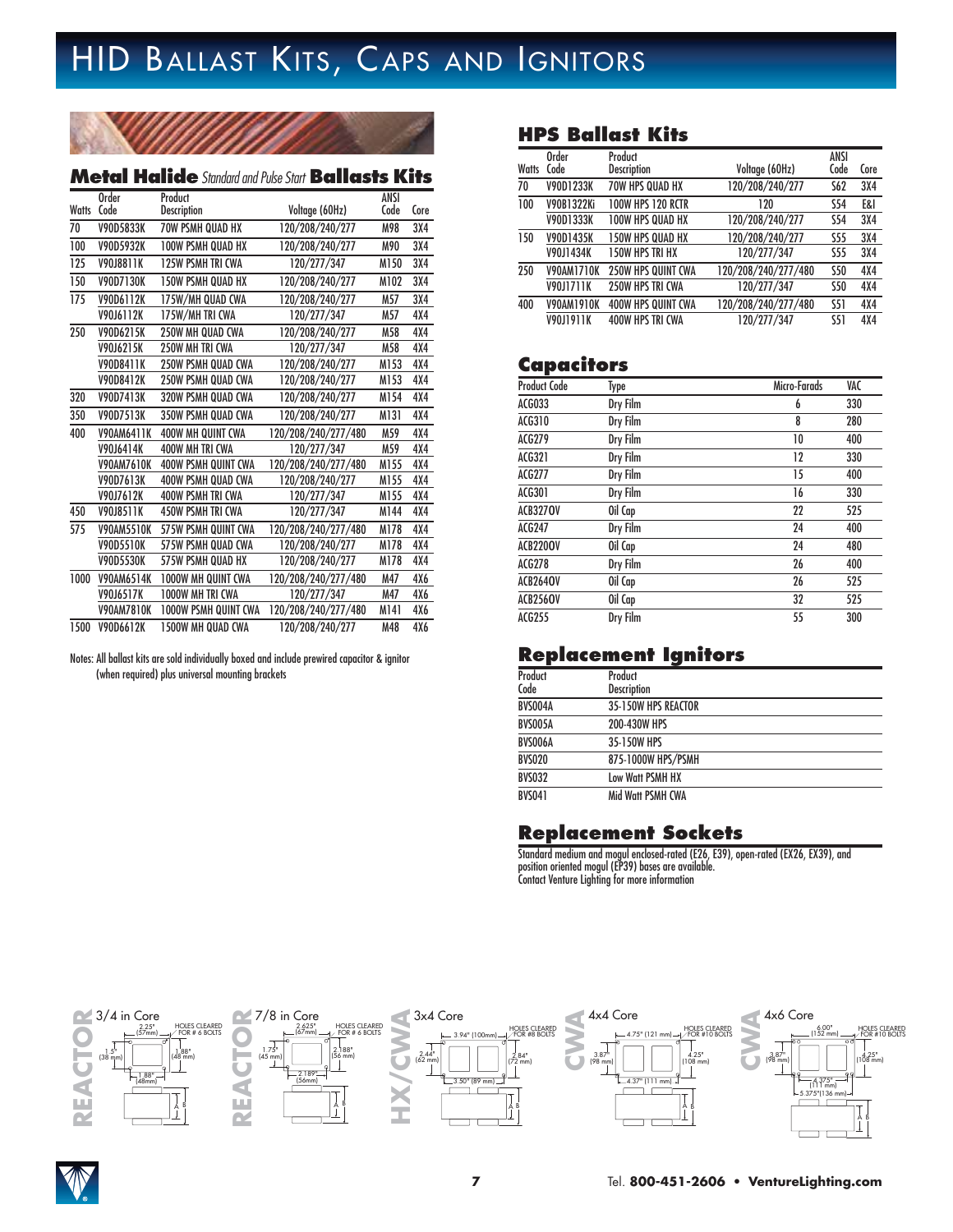### **Proper Use of Metal Halide Lamps**

#### **Correct Operation and Warnings For High Intensity Discharge Lamps:**

High intensity discharge (HID) lamps require auxiliary equipment (ballasts, capacitors and ignitors) to provide the correct electrical values for starting and operating. This auxiliary equipment shall meet the requirements of all relevant Venture specifications, NEMA/ANSI standards and safety standards. Venture Lighting International is not responsible for poor performance, personal injury, property damage, burns or fire from lamps operating on unapproved auxiliary equipment or from lamps being operated in a manner inconsistent with the lamp design.

Power should always be turned off, and preferably locked out, in accordance with OSHA guidelines whenever installation, removal or maintenance is performed on lighting systems. Safety glasses and gloves should be used when installing or removing HID lamps. Lamps should be installed firmly into appropriate lamp sockets, without over-tightening, to avoid loosening from vibration.

HID lamps and arc tubes operate at extremely high temperatures and may shatter as a results of misapplication, system failure or other factors. Scratches on the outer bulb, direct contact with water or excessive installation pressure can cause lamps to break. Breakage may release extremely hot glass and lamp parts into the surrounding environment and raise the risk of fire, personal injury or property damage. Injury may also be caused by ultraviolet energy from an unjacketed HID lamp. If the outer jacket should break, immediately turn the power off. Do not remove a lamp until is has completely cooled; then replace it with a new Venture Lighting® lamp. In areas susceptible to contamination by flying glass, where flammable materials are present, or where there is a possibility of personal injury, users should seek additional protective measures by using open fixture (Type-O) lamps and enclosed luminaires.

### **Luminaire Requirements and Operating Positions**

It is imperative that users adhere to specified luminaire and lamp operating positions and requirements. The operation of lamps in positions other than those specified can result in severe reductions in lamp performance, including lamp life, light output and color. Incorrect operating positions can also create the possibility of an early failure.

Refer to each lamp's technical data specification sheet to determine the correct operating position and luminaire requirements. Also, refer to the diagrams on this page to determine allowable operating positions.

### **Federal Compliance - Metal Halide Lamps:**

Venture Lighting lamps comply with USA Federal Standard 21 CFR 1040.30 and Canada Standard SOR/80-381. The FDA requires the following safety warning statement for all metal halide lamps:

"WARNING: This lamp can cause serious skin burn and eye inflammation from shortwave ultraviolet radiation if outer envelope of the lamp is broken or punctured and the arc tube continues to operate. Do not use where people will remain for more than a few minutes, unless adequate shielding or other safety precautions are used. Lamps that will automatically extinguish when the outer envelope is broken or punctured are commercially available."

Careful adherence to the previously mentioned precautions may not eliminate all possible risks associated with the use of metal halide lamps, but it will reduce the likelihood of personal injury or property damage.

### **Warning Notices:**

WARNING: THESE INSTRUCTIONS MUST BE FOLLOWED TO AVOID POSSIBLE EARLY FAILURE OF THE LAMP. Venture Lighting will not be responsible for poor lamp performance, personal injury, property damage, burns or fire resulting from failure to follow these instructions.

- Operate lamp in the specified burning position with compatible electrical equipment. The ANSI code on the Venture lamp must match the code on the ballast or luminaire. If in doubt, consult with Venture Lighting or the luminaire manufacturer.
- Operate pulse start metal halide lamps with appropriate pulse start metal halide ballasts and lampholders that can withstand a 4000 volt pulse. The substitution of standard probe start (non-pulse start) metal halide lamps will result in poor performance and is not recommended.
- Operate high pressure sodium lamps with appropriate high pressure sodium ballasts and lampholders that can withstand a 4000 volt pulse (except 600W, 750W, and 1000W lamps which require lampholders that can withstand a 5000 volt pulse).
- Electrically insulate any metal bulb supports in the luminaire to avoid decomposition of glass.
- Protect lamp from direct contact with rain, sleet or snow to avoid breakage from thermal shock.
- This is a vacuum-jacketed lamps and may implode if broken; avoid skin contact with broken lamp pieces. Wear safety glasses and gloves when installing or removing high intensity discharge lamps.
- Install lamp firmly, but not forcibly, into the socket to minimize loosening from vibration.
- Do not use excessive force as the glass bulb may break.
- During lamp replacement, turn power off and let lamp cool before removal to avoid potential electrical shock and/or burns.
- Replace bulb if scratched, cracked or damaged.
- If the outer envelope breaks or is punctured and lamp continues to operate, immediately turn power off and remove lamp after it has cooled.

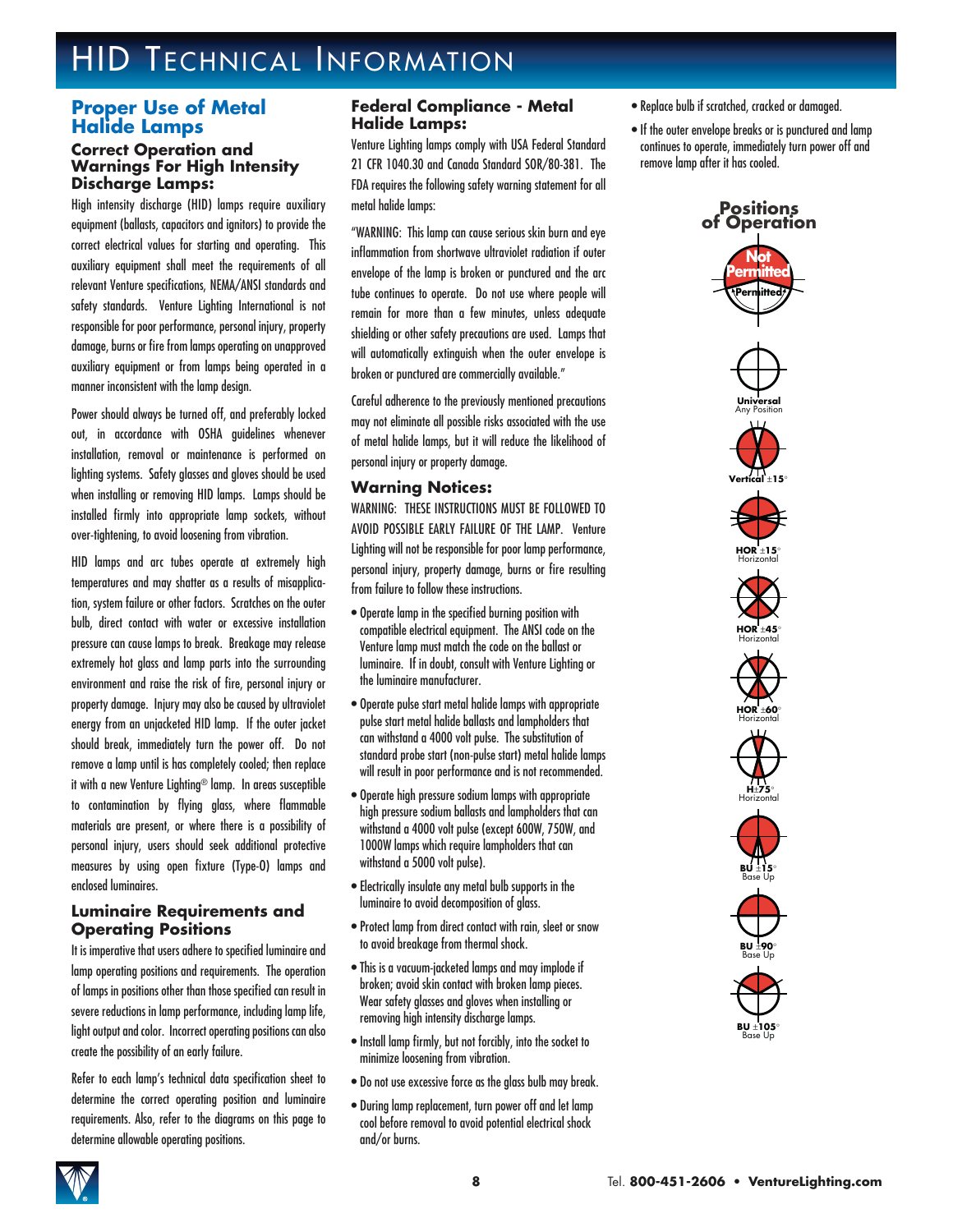### **End-of-Life and Reduction of Risk**

At end-of-life, the vast majority of metal halide lamps will simply fail by not reigniting. On rare occasions, metal halide lamps may fail in a violent manner. The possibility of this type of failure is significantly reduced by group relamping at or before the rated end of life (see Group Relamping). In any application where enclosed rated (Type-E) lamps are operated continuously (24 hours per day, seven days per week), the lamps should always be turned off for a period of at least 15 minutes each week; this precaution can reduce the possibility of violent failures. This procedure is not required with Venture's open rated (ANSI Type-O) shrouded lamps. These lamps are easily identified by the prefix "MP," "MPI," "MPL," "MPE," "MPSE" or "MPC" in the lamp description code.

### **Starting and Restarting Characteristics**

Venture's Uni-Form® pulse start metal halide lamps start at an ambient temperature of -40°C (-40°F) or higher. Full light output does not occur immediately when power is applied to any metal halide lamp; after starting, there is a time delay of at least three to six minutes before lamps reach full light output.

After lamps have started, a power interruption of 1/4 cycle (1/240th of a second) or more may cause the lamps to extinguish. Several minutes are required before an arc can be re-established by the ballast and full light output achieved. The exact time is dependent on a number of

**Lamp Mortality & Maintenance Curves** 

factors including lamp wattage, ballast and ignitor characteristics, ambient temperature, fixture dimensions and supply voltage.

The time needed to establish full light output can be as short as three minutes and as long as 15 to 20 minutes. Venture's exclusive Uni-Form formed-body arc tube provides warmup and hot re-strike in up to 60% less time than standard probe start metal halide lamps.

### **Lamp Life**

Lamp life is an important consideration when purchasing a new, retrofit or replacement lamp. Two very different and distinct terms describe life: "rated life" and "economic life."

### **Rated Life**

Rated life for metal halide lamps is a value of lamp life expectancy based on laboratory and field tests of representative lamps, operating on approved ballasts, with a burn cycle of at least 10 hours per start. The lamp life is determined when 50% of metal halide lamps initially installed are still operating

### **Operating Position**

Various operating conditions affect lamp life. One key factor is operating position. Position-oriented lamps (designed to operate in one specific position) are tested and rated based on that designated position; operating these lamps in any other position can dramatically shorten life, reduce lumen output and cause color shift. Lamps designated universal can be operated in any position, however, life expectancy and lumen output are sacrificed in certain positions;

published "rated life" for universal lamps is based on operation in the vertical position, "rated life" for universal lamps operated horizontally is 75% of the published rating.

#### **Economic Life**

Economic life refers to the hours of operation during which a lamp is designed to provide optimum light output and color quality as well as lowest replacement cost. Economic life describes actual lamp life better than rated life because rated life does not account for the lumen depreciation and color shift that occur as lamps age. The economic life of lamps is generally 60% to 75% of the lamp rated life. Though economic life is important when considering a lighting system, lamp data tables show rated life because they provide a comparison with other lamp manufacturers' ratings.

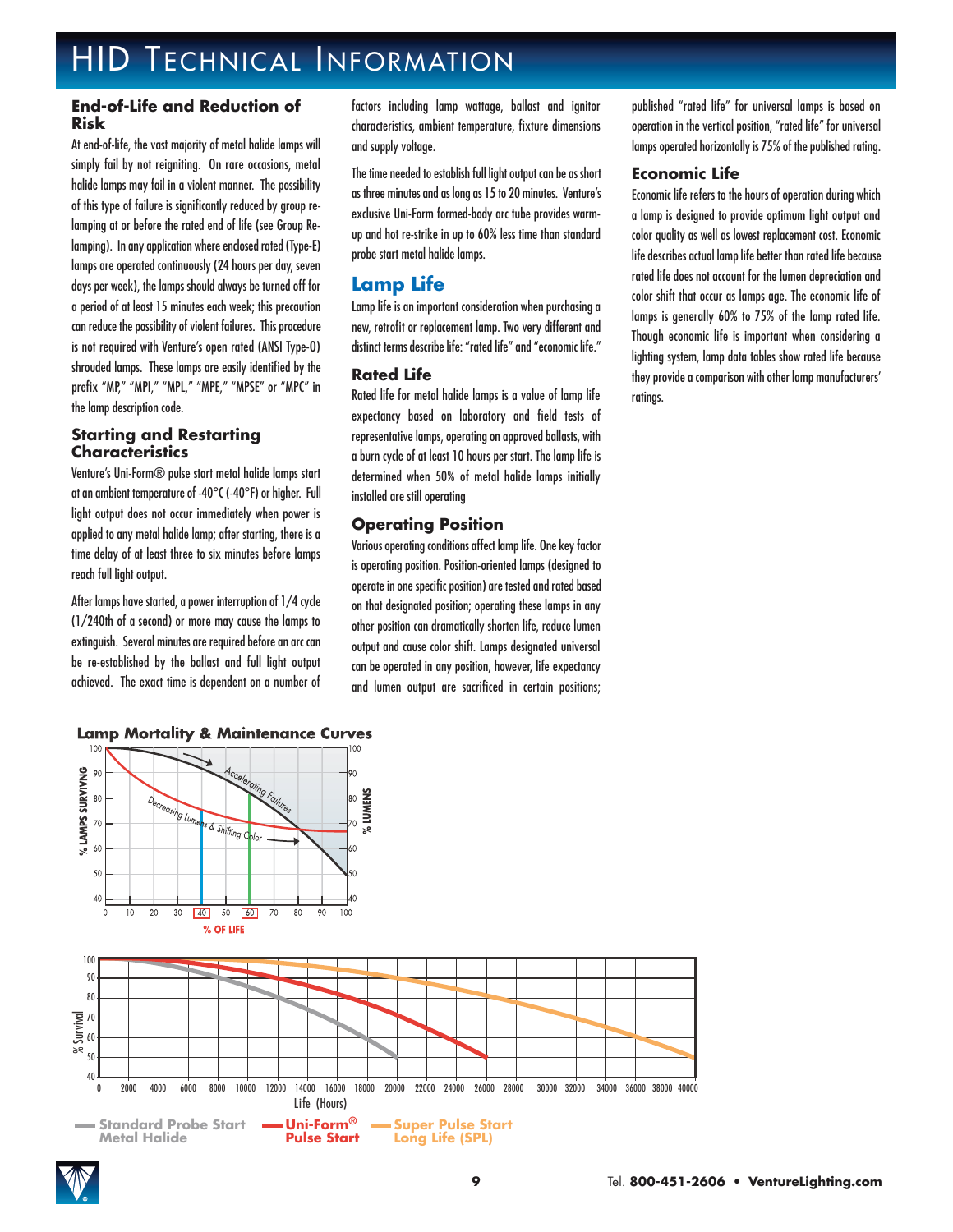### **Group Relamping Effective Lighting Management**

Group re-lamping offers significant savings in time and labor costs over spot replacing single failed lamps. Regularly scheduled maintenance based on economic lamp life keeps a lighting system functioning at its maximum.

#### **This provides:**

### **1) Optimum Light Output:**

Light levels are at peak performance when a lighting installation is new. Many standard probe start metal halide lamps decrease to as low as 25% of initial light output by the end of rated life. A number of factors may accelerate this reduction in efficacy (lumens per watt). Group relamping at economic life keeps the light levels from dropping significantly; it also provides an opportunity to remove dirt accumulation in the luminaire. Cleaning during group re-lamping saves time and helps maintain optimum light levels. A cleaner, well-lit environment increases safety and security, contributes to higher worker productivity and creates a better impression for visitors.

### **2) Aesthetic Quality:**

The quality of light changes over economic life; most of this shift occurs in the last 25% of rated life. This causes old lamps to appear blue or pink, especially when compared to new lamps. All the lamps in an area will generally change color together. However, lamps that are spot replaced will look noticeably different than those around them.

### **3) Optimum Energy Efficiency:**

While the light output of a metal halide lamp decreases over the life span, the lamp will still consume the same (or sometimes more) electricity. Since energy is the largest cost of lighting, group re-lamping prevents almost half of the energy from being wasted by under-performing lamps. For example, a 400 watt lamp may consume \$800 of electricity over its rated life. After 60% of rated life, about \$320 is wasted on lamps providing less than mean lumens. Spot re-lamping wastes energy dollars; the cost of a new lamp and the labor to install it as part of group re-lamping is generally less than 5% of the total energy cost.

### **4) Cost Effective Replacement:**

Group re-lamping, as a planned maintenance program, reduces labor costs and interference with facility operations. Spot re-lamping often takes an employee away from regular duties to replace a single burned out lamp; this inconvenience grows as lamp failures increase towards the end of rated life. Group re-lamping eliminates workday disruptions, allowing re-lamping to take place during normal shutdown periods. Also, group re-lamping at economic life is a practical way to sustain workers' visual acuity with a bright workplace environment.



Venture's Uni-Form® 400 Watt MH 350W/400W/U/PS/740 Initial Lumens= 44,000 Mean Lumens= 37,840 (86%)



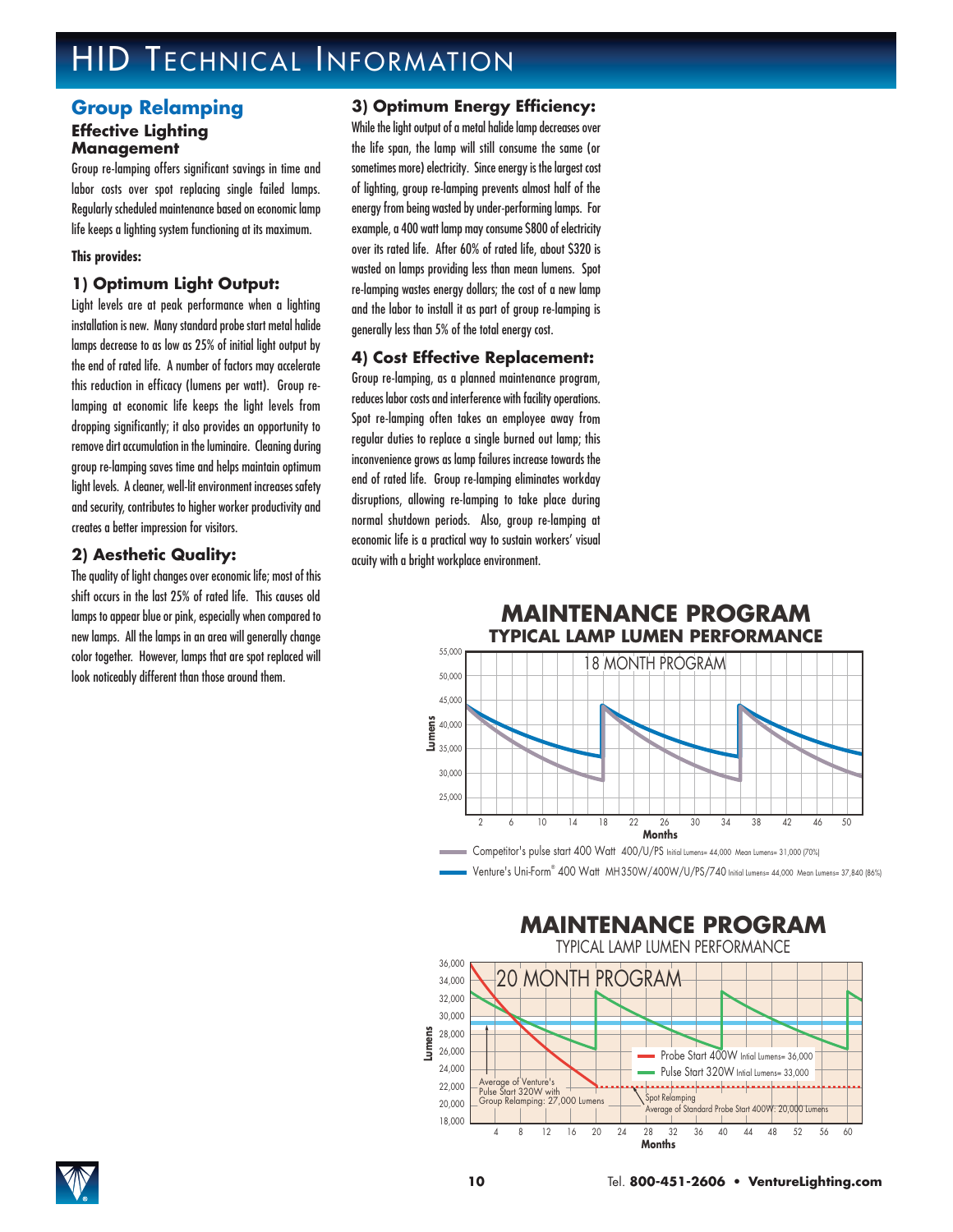### **Group Relamping**

#### **Effective Lighting Management**

Group re-lamping offers significant savings in time and labor costs over spot replacing single failed lamps.

### **Open Rated Lamps**

Open luminaires offer significant advantages over enclosed luminaires. They do not require cover lenses which reduce light output and accumulate dirt. In addition, enclosed luminaires make lamp replacements more difficult. For safety, open luminaires need open rated (ANSI Type-O) metal halide lamps.

To reduce the risk of liability, lighting specifiers need to be aware of the criteria for a true open rating and what the Type-S or Type-O designations indicate about lamp construction.

### **ANSI Lamp Designations**

The American National Standards Institute (ANSI) currently classifies metal halide lamps with three possible ratings: Type-O, Type-S and Type-E.

**Type-O** open fixture rated lamps characteristics:

1. There is a shroud around the arc tube, which helps prevent damage to the outer bulb in the event of an arc tube rupture.

2. The base is open fixture rated, such as an EX39 mogul base or narrow neck bulb with a medium base, both of which require special exclusionary sockets.

3. They pass the ANSI C78.389 lamp containment test, where arc tubes are forcibly ruptured and must be contained within the outer jacket.

All "MP," "MPI," "MPL," "MPE," "MPSE" and "MPC" lamps produced by Venture Lighting meet the requirements to be rated Type-O and can be used with confidence.

**Type-S** lamps do not include internal protection against failure. These lamps are not permitted in new open luminaires, according to UL1598 and the NEC.

**Type-E** lamps are rated for use only in enclosed luminaires.



**Type-O** EX39 Base

Arc Tube Shroud

In September 2010, UL1598 became effective with requirements for open metal halide luminaires and Type-O lamps. These requirements are the same as those in the 2005 National Electrical Code (NEC) published by the National Fire Protection Agency (NFPA).

NEC section 410.73(F)(5) states that "Luminaires (fixtures) that use a metal halide lamp other than a thick-glass parabolic reflector lamp (PAR) shall be provided with a containment barrier that encloses the lamp, or shall be provided with a physical means that only allows the use of a lamp that is Type-O."

Open luminaires require sockets that only accept Type-O lamps (pink EX39 mogul sockets or E26 narrow neck medium sockets) in order to prevent accidental use of Type-S or Type-E lamps.

### **We Build Lighting Systems With Safety in Mind!**

For over 20 years, Venture has been leading the way by producing metal halide lamps that contain protective shrouds. Venture Lighting provides the industry's widest selection of lamps that meet ANSI C78.389 testing requirements for a rating of Type-O. Venture is building lighting systems with the safety of you and your customers in mind.

### **Venture's Open Rated Lamp Benefits**

Venture's MP, MPI, MPL, MPE, MPSE and MPC lamps:

- Meet requirements of the UL1598 and the National Electric Code
- Meet ANSI criteria for a Type-O rating
- No luminaire lens required, delivering more light Lumen loss with a lens is up to 16%
- Can be operated continuously; no shut off required
- Contain shrouds with most wattages
- Operate in open or enclosed luminaires



Ruptured arc tube contained within the intact outer jacket of a Venture MP lamp



ANSI Type-O lamp

**Footnotes:**

1. NEMA white paper: LSD 71-2020

2. FMGlobal Property Loss Prevention Data Sheets, 5–21, Rev. May 2001.

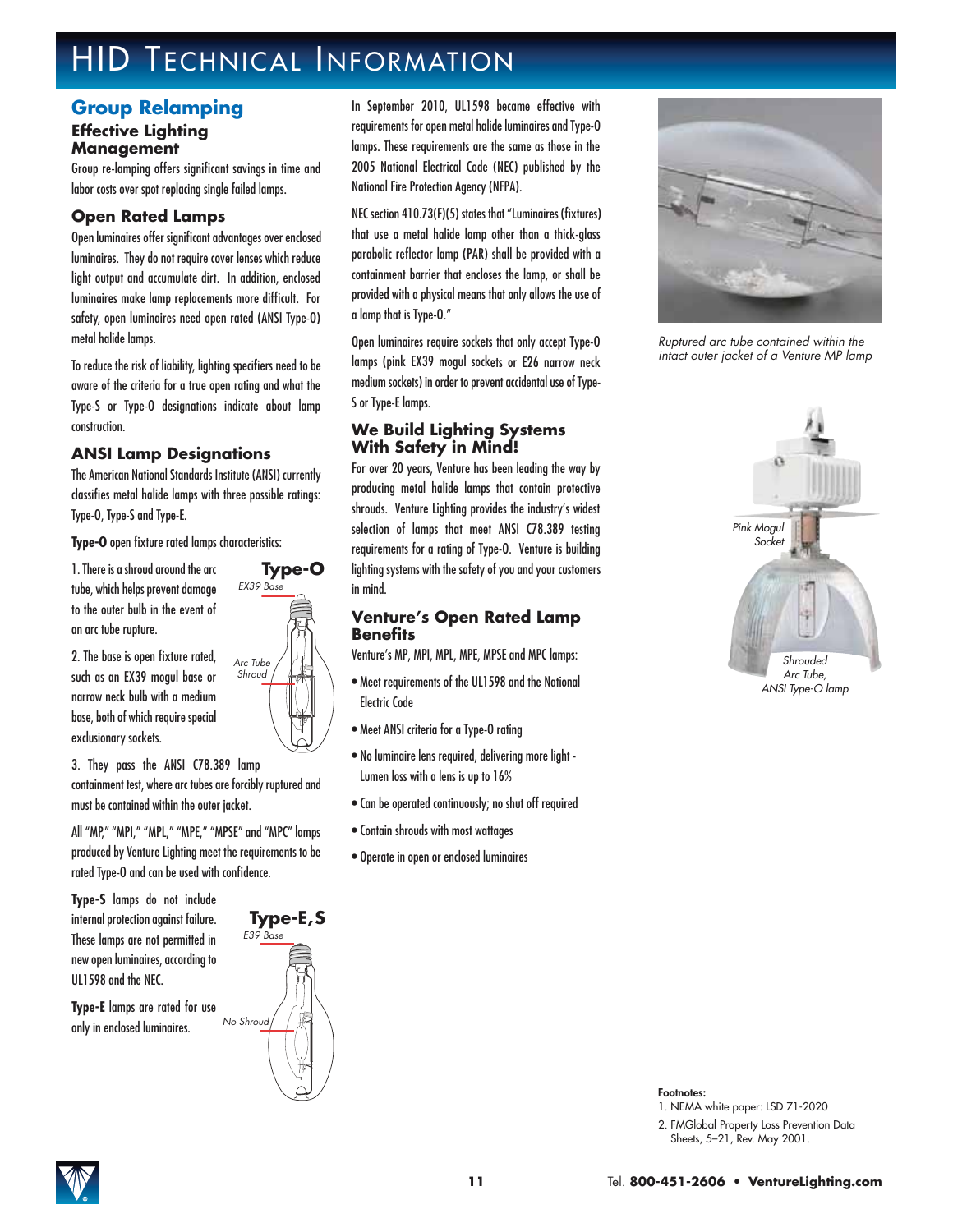#### **LED Lamps and Retrofit Kits Warranty Information**

This Venture lighting product is warranted for the period of 5 years, as specified, from the date of purchase against defects in material and workmanship. The determination of whether the product is defective shall be made by Venture Lighting.

This limited warranty shall only apply if the Venture Lighting product has been installed and operated (i) in

| LED<br>Product Type |                    | Rated Warranty<br>Life Period | <b>Usage</b>        |
|---------------------|--------------------|-------------------------------|---------------------|
| LED T8 Lamps        | 50,000 hrs 5 years |                               | 12 hrs/day annually |
| LED Retrofit Lamps  | 50,000 hrs 5 years |                               | 12 hrs/day annually |
| LED Downlight Kits  | 35,000 hrs 5 years |                               | 12 hrs/day annually |

compliance with the specifications and guidelines set forth herein, on the product label and packaging, and on the Venture Lighting website, (ii) in accordance with the National Electric Code (NEC), the Standards for Safety of Underwriters' Laboratory, Inc. (UL), the Standards for the American National Standards Association (ANSI), or in Canada, with the standards of the Canadian Standards Association (CSA), and (iii) in lighting equipment designed and approved for the application and in environmental conditions within the normal specified operating range of the product.

This limited warranty does not apply to loss or damage to the product caused by: negligence; abuse; misuse; mishandling; improper installation, storage, or maintenance; damage due to fire or acts of God; vandalism; civil disturbances; power surges; improper power supply; electrical current fluctuations; corrosive environment installations; induced vibration; harmonic oscillation or resonance associated with the movement of air currents around the product; alteration; accident; failure to follow installation, operating, maintenance or environmental instructions.

The warranty terms contained herein shall be the sole and exclusive remedy of the purchaser of Venture Lighting products and state Venture Lighting's entire liability and obligation to such purchaser. NO WARRANTY OF FITNESS FOR ANY SPECIFIC OR PARTICULAR PURPOSE IS MADE OR IS TO BE IMPLIED. NO OTHER WARRANTIES APPLY.

If the product is defective, this product will be repaired or replaced, at Venture Lighting's option. This warranty is expressly limited to the repair or replacement of the product. This warranty gives the customer specific legal rights, which vary from state to state and province to province. No distributor, salesperson, dealer, retailer or other representative has the authority to change or modify this warranty, either orally or in writing, in any respect.

WARRANTY IS VOID IF PRODUCT IS NOT USED FOR THE PURPOSE FOR WHICH THIS PRODUCT IS **DESIGNED.** 

#### **LED Fixtures Warranty Information**

This Venture Lighting product is warranted for the period of 5 years, as specified, from the date of purchase against defects in material and workmanship. The determination of whether the product is defective shall be made by Venture Lighting. A Venture Lighting product will not be considered defective under this warranty solely because a small number of separate LED components fail to operate (i.e. provide light) when the number of such failed components is less than 10% of the total number of light emitting components which are part of the product.

This limited warranty shall only apply if the Venture

Lighting product has been installed and operated (i) in compliance with the specifications and guidelines set forth herein, on the product label and packaging, and on the Venture Lighting website, (ii) in accordance with the National Electric Code (NEC), the Standards for Safety of Underwriters' Laboratory, Inc. (UL), the Standards for the American National Standards Association (ANSI), or in Canada, with the standards of the Canadian Standards Association (CSA), and (iii) in lighting equipment designed and approved for the application and in environmental conditions within the normal

specified operating range of the product. This limited warranty does not apply to loss or damage to the product caused by: negligence; abuse; misuse; mishandling;

improper installation, storage, or maintenance; damage due to fire or acts of God; vandalism; civil disturbances; power surges; improper power supply; electrical current fluctuations; corrosive environment installations; induced vibration; harmonic oscillation or resonance associated with the movement of air currents around the product; alteration; accident; failure to follow installation, operating, maintenance or environmental instructions.

The warranty terms contained herein shall be the sole and exclusive remedy of the purchaser of Venture Lighting products and state Venture Lighting's entire liability and obligation to such purchaser. NO WARRANTY OF FITNESS FOR ANY SPECIFIC OR PARTICULAR PURPOSE IS MADE OR IS TO BE IMPLIED. NO OTHER WARRANTIES APPLY.

If the product is defective, this product will be repaired or replaced, at Venture Lighting's option. This warranty is expressly limited to the repair or replacement of the product. This warranty gives the customer specific legal rights, which vary from state to state and province to province. No distributor, salesperson, dealer, retailer or other representative has the authority to change or modify this warranty, wither orally or in writing, in any respect. WARRANTY IS VOID IF PRODUCT IS NOT USED FOR THE PURPOSE FOR WHICH THIS PRODUCT IS **DESIGNED.** 

#### **Poles Warranty Information**

See Venture Lighting's website for pole warranty information

#### **HID Lamp Warranty Information**

1. Upon receipt and/or initial installation by the customer, Venture Lighting International will replace any lamp determined to be defective in materials, workmanship, or proper operating parameters.

2. Venture Lighting will replace any lamp that fails within one year from the purchase date (based on 5000 hrs./yr. operation) when the failure is determined to be lamp related (applies to lamps with life ratings of greater than 7500 hrs.).

3. During economic life, Venture Lighting will supply replacement lamps for failed lamps in excess of the failure rate projected by life expectancy curves, when the lamps are operated correctly and in accordance with the guidelines outlined in this technical guide.

All performance ratings are based on lamp testing at rated watts, under controlled conditions, using primary AC electrical circuits with the highest quality auxiliary equipment. The performance of any lamp may vary somewhat under typical service conditions. All lamp specifications and ratings are subject to change without notice.

#### **Limited Warranty on HID Ballasts**

Venture® ballast products are warrantied free from manufacturing and workmanship defects for a period of two years from the date of shipment. During this period, Venture will, at its option, repair or replace ballast products which prove to be defective or out of specification. This warranty is granted by Venture only to the original purchaser or first end-user of such ballast products.

| HID<br>Product Type | <b>Warranty</b><br>Period | This warranty is<br>conditional upon |  |  |
|---------------------|---------------------------|--------------------------------------|--|--|
| Lamps               | One Year                  | installation,<br>maintenance         |  |  |
| All SPL Lamps       | <b>Two Years</b>          | and operation in                     |  |  |
| Magnetic Ballasts   | <b>Two Years</b>          | accordance with<br>Venture's         |  |  |

instructions and specifications set forth in the purchase order or contract at the time of order and in accordance with the standards of The National Electric Code (NEC), Underwriters' Laboratory, Inc. (UL) and the American National Standards Institute (ANSI) and, in Canada, with the standards of the Canadian Standards Association (CSA). Damage by misuse or abnormal conditions of storage, installation, maintenance or operation, including, but not limited to, excessive temperatures or evidence of partial or complete disassembly beyond normal maintenance or expansion procedure void this warranty in its entirety. The conditions of any tests performed concerning any ballast product claimed to be defective in accordance with the terms of this warranty shall be mutually agreed upon in writing between the original purchaser or first end-user and Venture and Venture may be represented at any such test.

No implied statutory warranty of merchantability or fitness for a particular purpose shall apply beyond the afore-mentioned warranty period. This warranty excludes other warranties, expressed or implied and is the exclusive remedy of the claimant. Venture shall not be liable for any special, indirect or consequential damages. Venture's liability on any claim of any kind, nature or description arising out of, resulting from or concerning any aspect of this warranty agreement or from the product or services furnished hereunder shall not exceed the price of the specific ballast or ballasts which give rise to the claim. For warranty service or repair, the buyer shall prepay all shipping charges to Venture and Venture shall pay shipping charges to return the repaired or replaced item to the buyer. However, the buyer shall pay all shipping charges, duties and taxes for products returned to Venture from a country other than that of the United States of America.

#### **HID Product replacement/liability limits**

The foregoing warranty shall be the sole and exclusive remedy of the purchaser and Venture's sole and exclusive remedy to the purchaser. NO WARRANTY OF FITNESS FOR ANY SPECIFIC OR PARTICULAR PURPOSE IS MADE OR IS TO BE IMPLIED. NO OTHER WARRANTY APPLIES. Venture will not, under any circumstance, whether as a result of breach of contract, warranty tort or otherwise, be liable for any costs or damages, including lost profits or revenues, incidental, special or consequential damages.

Some states or provinces do not allow the exclusion or limitation of incidental or consequential damages, so the above limitation or exclusion may not apply to you. This warranty gives you specific legal rights, and you may also have other rights which may vary from state to state and province to province. No distributor, salesperson, dealer, retailer or other representative has the authority to change or modify this warranty, either orally or in writing, in any respect.

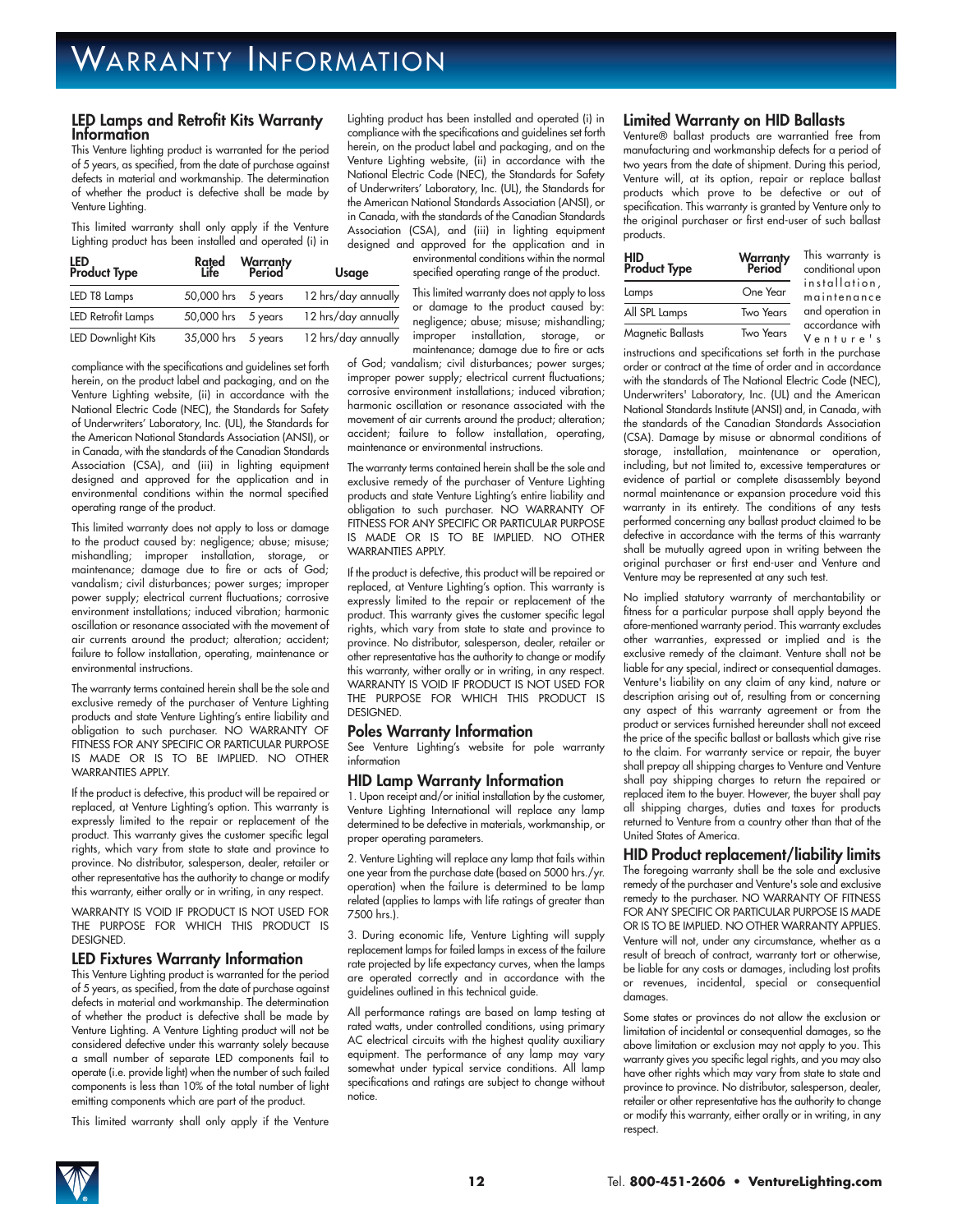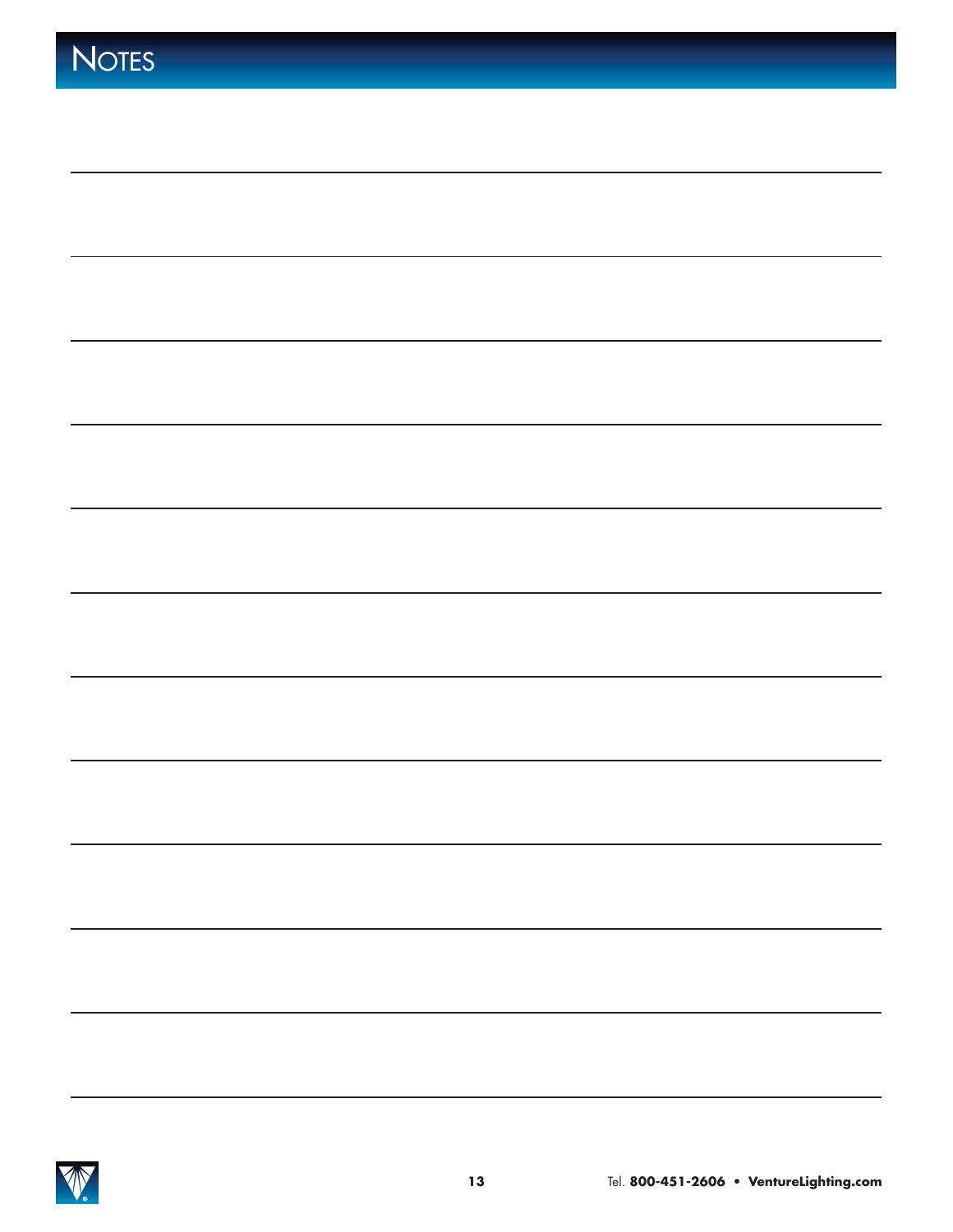